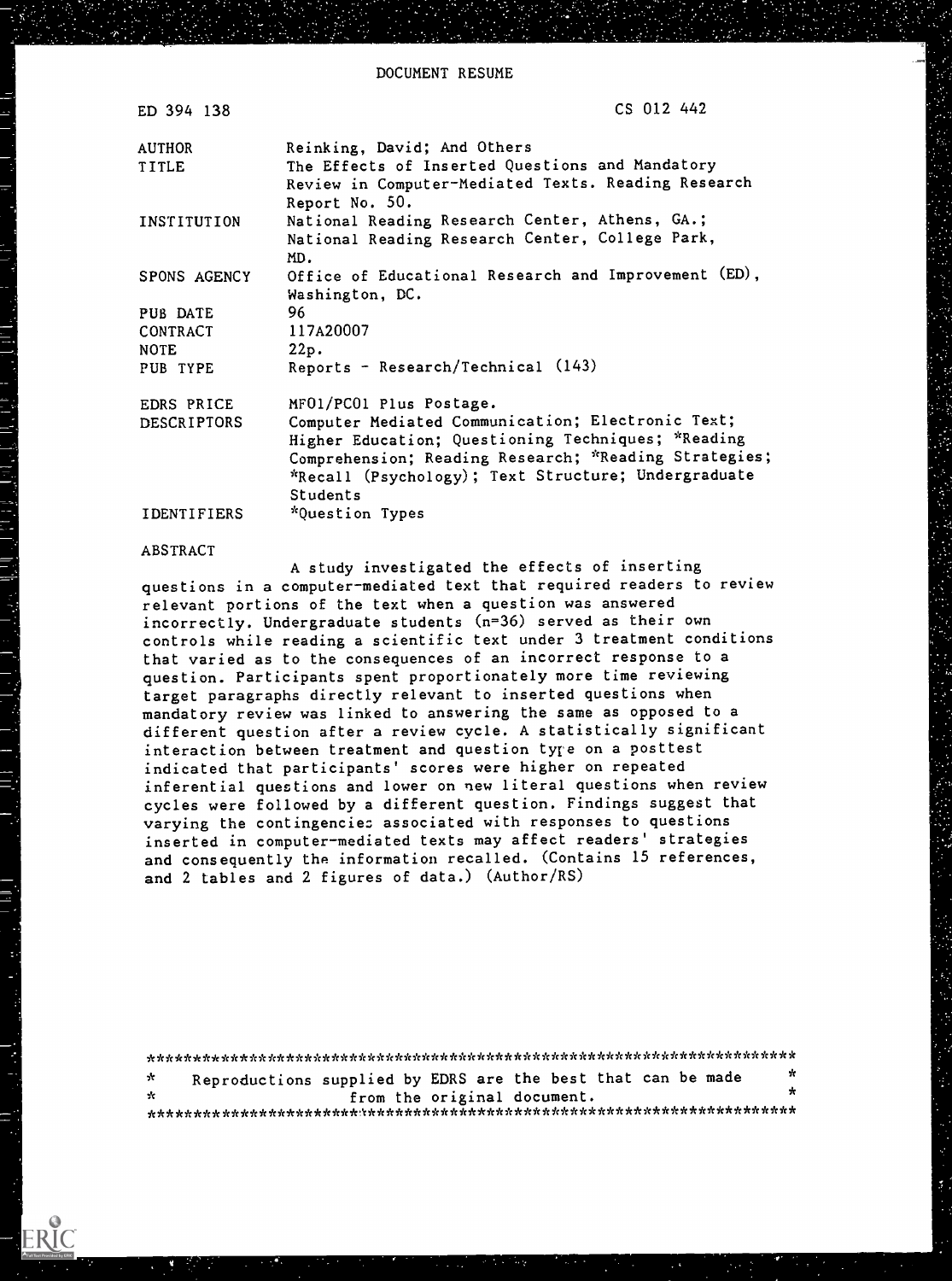|             | The Effects of Inserted Questions<br>and Mandatory Review in<br><b>Computer-Mediated Texts</b><br>David Reinking                                                                                                                                                                                                                                                                                                                             |
|-------------|----------------------------------------------------------------------------------------------------------------------------------------------------------------------------------------------------------------------------------------------------------------------------------------------------------------------------------------------------------------------------------------------------------------------------------------------|
|             | Michael Pickle<br>Liqing Tao<br>University of Georgia                                                                                                                                                                                                                                                                                                                                                                                        |
| ED 394 138  |                                                                                                                                                                                                                                                                                                                                                                                                                                              |
| 20020       | U.S. DEPARTMENT OF EDUCATION<br>Office of Educational Research and improvement<br>EDUCATIONAL RESOURCES INFORMATION<br>CENTER (ERIC)<br>This document has been reproduced as<br>received from the person or organization<br>originating it<br>D. Minor changes have been made to<br>improve reproduction quality.<br>Points of view or opinions stated in this<br>document do not necessarily represent<br>official OERI position or policy. |
| <b>NRRC</b> | National<br><b>Reading Research</b><br>Center                                                                                                                                                                                                                                                                                                                                                                                                |
|             | READING RESEARCH REPORT NO. 50<br>Winter 1996                                                                                                                                                                                                                                                                                                                                                                                                |
| $\bullet$   | $\overline{2}$<br>BEST COPY AVAILABLE                                                                                                                                                                                                                                                                                                                                                                                                        |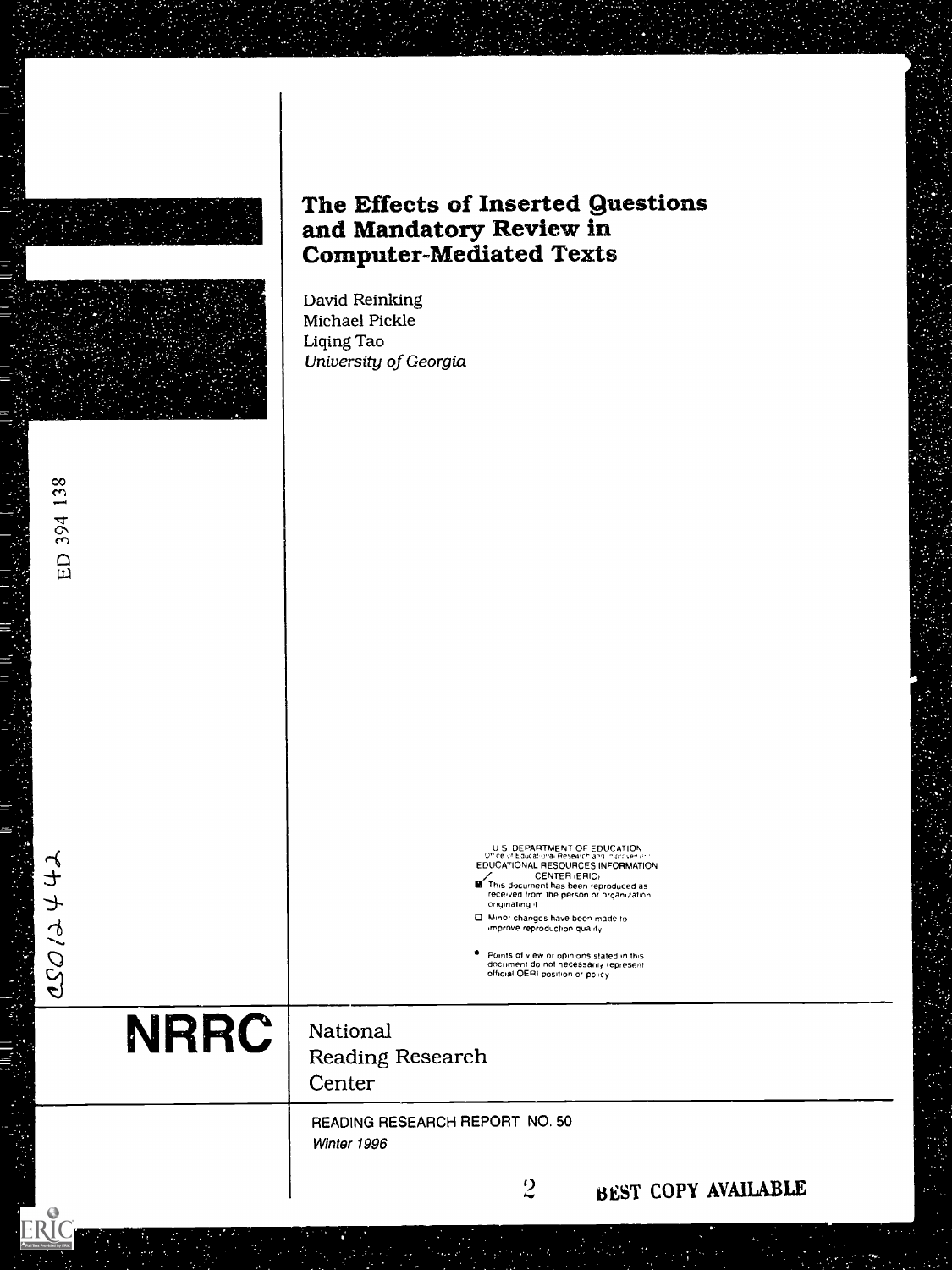# **NRRC**

# National Reading Research Center

# The Effects of Inserted Questions and Mandatory Review in Computer-Mediated Texts

David Reinking Michael Pickle Liqing Tao University of Georgia

# READING RESEARCH REPORT NO. 50 Winter 1996

The work reported herein is a National Reading Research Project of the University of Georgia and University of Maryland. It was supported under the Educational Research and Development Centers Program (PR/AWARD NO. 117A20007) as administered by the Office of Educational Research and Improvement, U.S. Department of Education. The findings and opinions expressed here do not necessarily reflect the position or policies of the National Reading Research Center, the Office of Educational Research and Improvement, or the U.S. Department of Education.

ERIC

3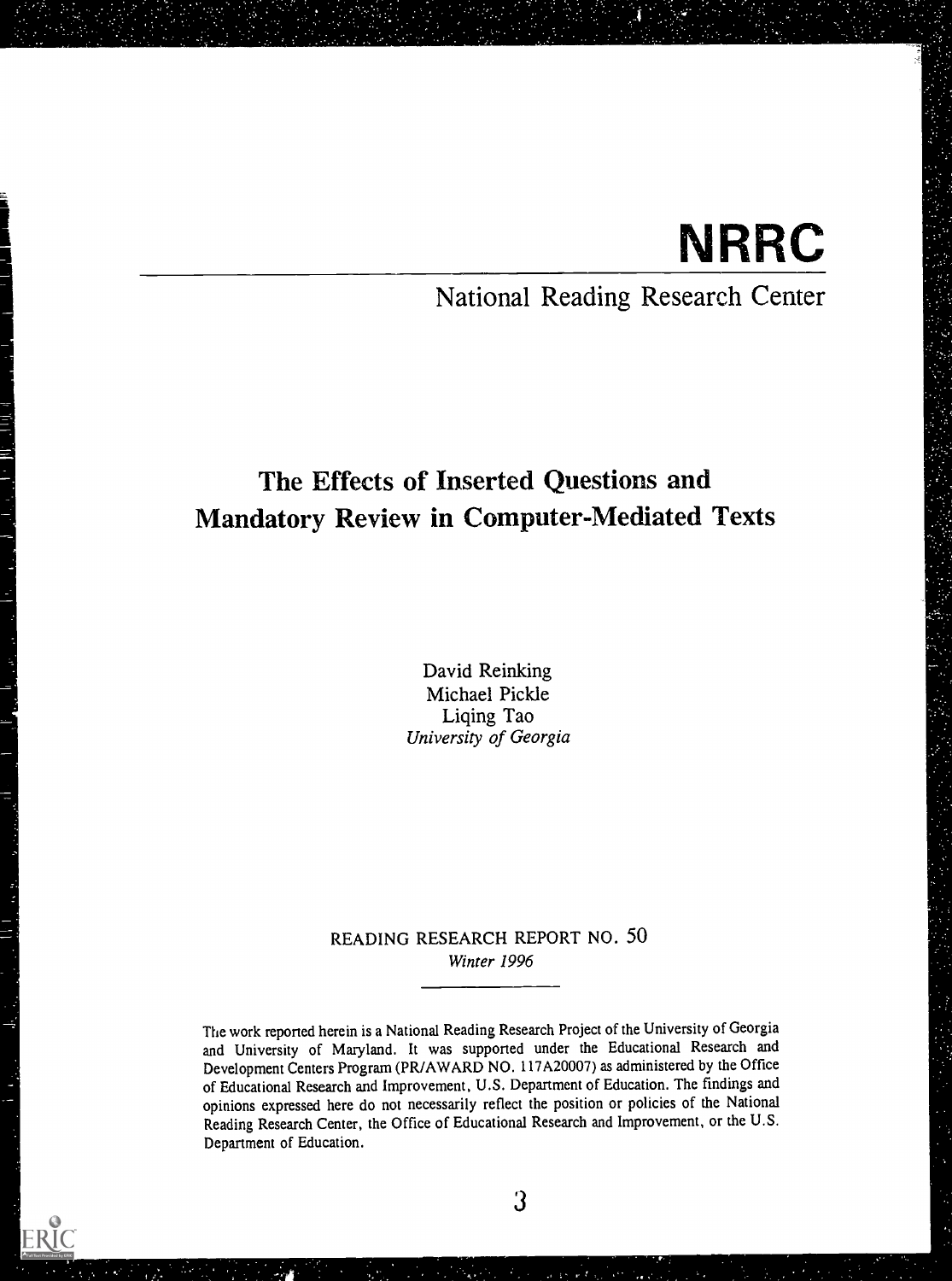# NRRC National

Reading Research Center

Executive Committee Donna E. Alvermann, Co-Director University of Georgia John T. Guthrie, Co-Director University of Maryland College Park James F. Baumann, Associate Director University of Georgia Patricia S. Koskinen, Associate Director University of Maryland College Park Nancy B. Mizelle, Acting Associate Director University of Georgia Jamie Lynn Metsala, Interim Associate Director University of Maryland College Park Penny Oldfather University of Georgia John F. O'Flahavan University of Maryland College Park James V. Hoffman University of Texas at Austin Cynthia R. Hynd University of Georgia Robert Serpell University of Maryland Baltimore County Betty Shockley Clarke County School District, Athens. Georgia Linda DeGroff University of Georgia

#### Publications Editors

Research Reports and Perspectives Linda DeGroff, Editor University of Georgia James V. Hoffman, Associate Editor University of Texas at Austin Mariam Jean Dreher, Associate Editor University of Maryland College Park Instructional Resources Lee Galda, University of Georgia Research Highlights William G. Holliday University of Maryland College Park Policy Briefs James V. Hoffman University of Texas at Austin Videos Shawn M. Glynn, University of Georgia

NRRC Staff Barbara F. Howard, Office Manager Kathy B. Davis, Senior Secretary University of Georgia

Barbara A. Neitzey, Administrative Assistant Valerie Tyra, Accountant University of Maryland College Park

National Advisory Board Phyllis W. Aldrich Saratoga Warren Board of Cooperative Educational Services, Saratoga Springs, New York Arthur N. Applebee State University of New York, Albany Ronald S. Brandt Association for Supervision and Curriculum Development Marsha T. DeLain Delaware Department of Public Instruction Carl A. Grant University of Wisconsin-Madison Walter Kintsch University of Colorado at Boulder Robert L. Linn University of Colorado at Boulder Luis C. Moll University of Arizona Carol M. Santa School District No. 5 Kalispell, Montana Anne P. Sweet Office of Educational Research and Improvement, U.S. Department of Education Louise Cherry Wilkinson Rutgers University

Production Editor Katherine P. Hutchison University of Georgia

Dissemination Coordinator Jordana E. Rich University of Georgia

Text Formatter Ann Marie Vanstone University of Georgia

NRRC - University of Georgia 318 Aderhold University of Georgia Athens, Georgia 30602-7125 (706) 542-3674 Fax: (706) 542-3678 INTERNET: NRRC@uga.cc.uga.edu

NRRC - University of Maryland College Park 3216 J. M. Patterson Building University of Maryland College Park, Maryland 20742 Fax: (301) 314-9625 INTERNET: NRRC@umail.umd.edu

4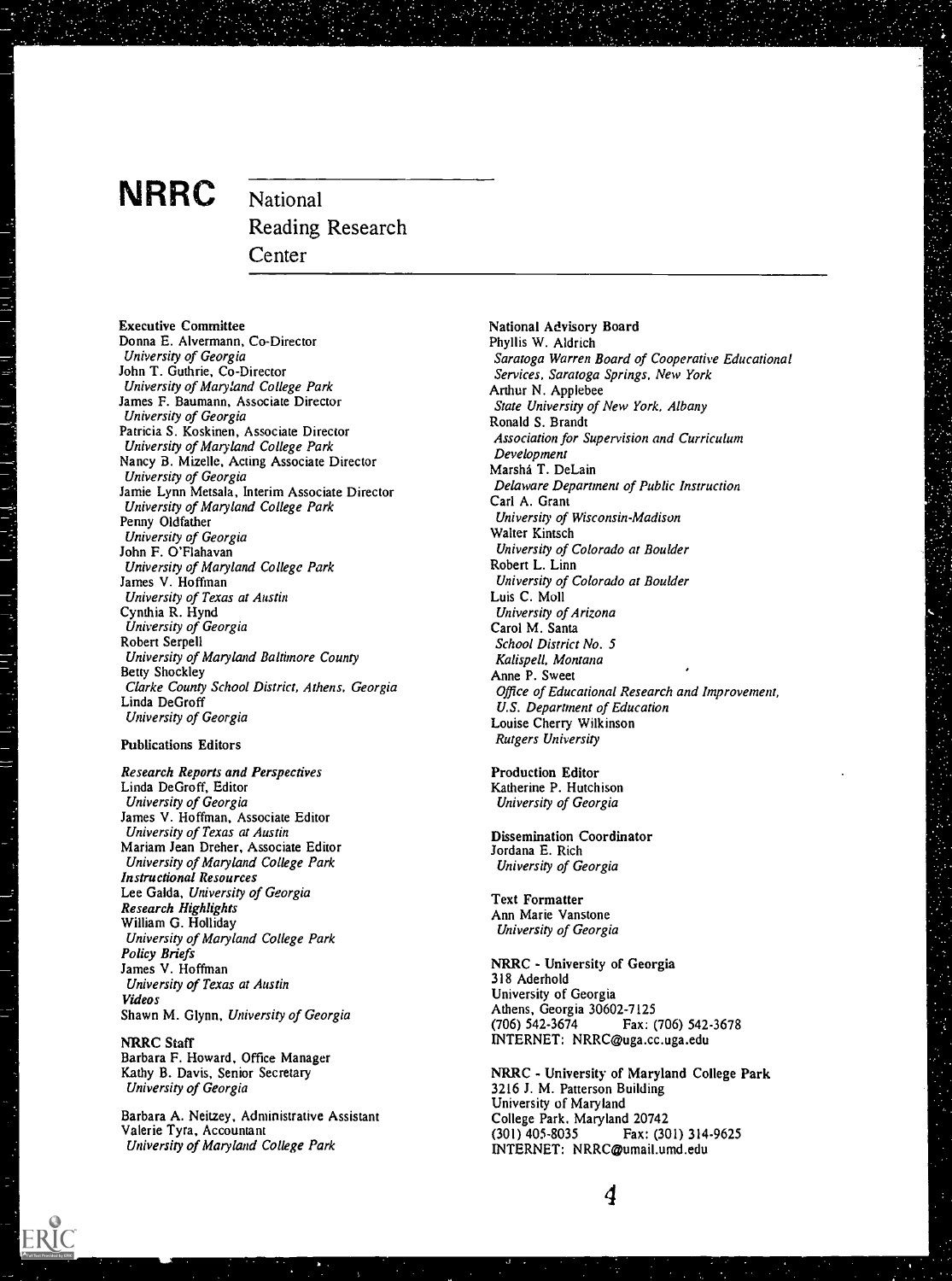# About the National Reading Research Center

The National Reading Research Center (NRRC) is funded by the Office of Educational Research and Improvement of the U.S. Department of Education to conduct research on reading and reading instruction. The NRRC is operated by a consortium of the University of Georgia and the University of Maryland College Park in collaboration with researchers at several institutions nationwide.

The NRRC's mission is to discover and document those conditions in homes, schools, and communities that encourage children to become skilled, enthusiastic, lifelong readers. NRRC researchers are committed to advancing the development of instructional programs sensitive to the cognitive, sociocultural, and motivational factors that affect children's success in reading. NRRC researchers from a variety of disciplines conduct studies with teachers and students from widely diverse cultural and socioeconomic backgrounds in pre-kindergarten through grade 12 classrooms. Research projects deal with the influence of family and family-school interactions on the development of literacy; the interaction of sociocultural factors and motivation to read; the impact of literature-based reading programs on reading achievement; the effects of reading strategies instruction on comprehension and critical thinking in literature, science, and history; the influence of innovative group participation structures on motivation and learning; the potential of computer technology to enhance literacy; and the development of methods and standards for alternative literacy assessments.

The NRRC is further committed to the participation of teachers as full partners in its research. A better understanding of how teachers view the development of literacy, how they use knowledge from research, and how they approach change in the classroom is crucial to improving instruction. To further this understanding, the NRRC conducts school-based research in which teachers explore their own philosophical and pedagogical orientations and trace their professional growth.

网络巴罗斯普 医异构产于器

ERIC

Dissemination is an important feature of NRRC activities. Information on NRRC research appears in several formats. Research Reports communicate the results of original research or synthesize the findings of several lines of inquiry. They are written primarily for researchers studying various areas of reading and reading instruction. The Perspective Series presents a wide range of publications, from calls for research and commentary on research and practice to first-person accounts of experiences in schools. Instructional Resources include curriculum materials, instructional guides, and materials for professional growth, designed primarily for teachers.

For more information about the NRRC's research projects and other activities, or to have your name added to the mailing list, please contact:

Donna E. Alvermann, Co-Director National Reading Research Center 318 Aderhold Hall University of Georgia Athens, GA 30602-7125 (706) 542-3674

John T. Guthrie, Co-Director National Reading Research Center 3216 J. M. Patterson Building University of Maryland College Park, MD 20742 (301) 405-8035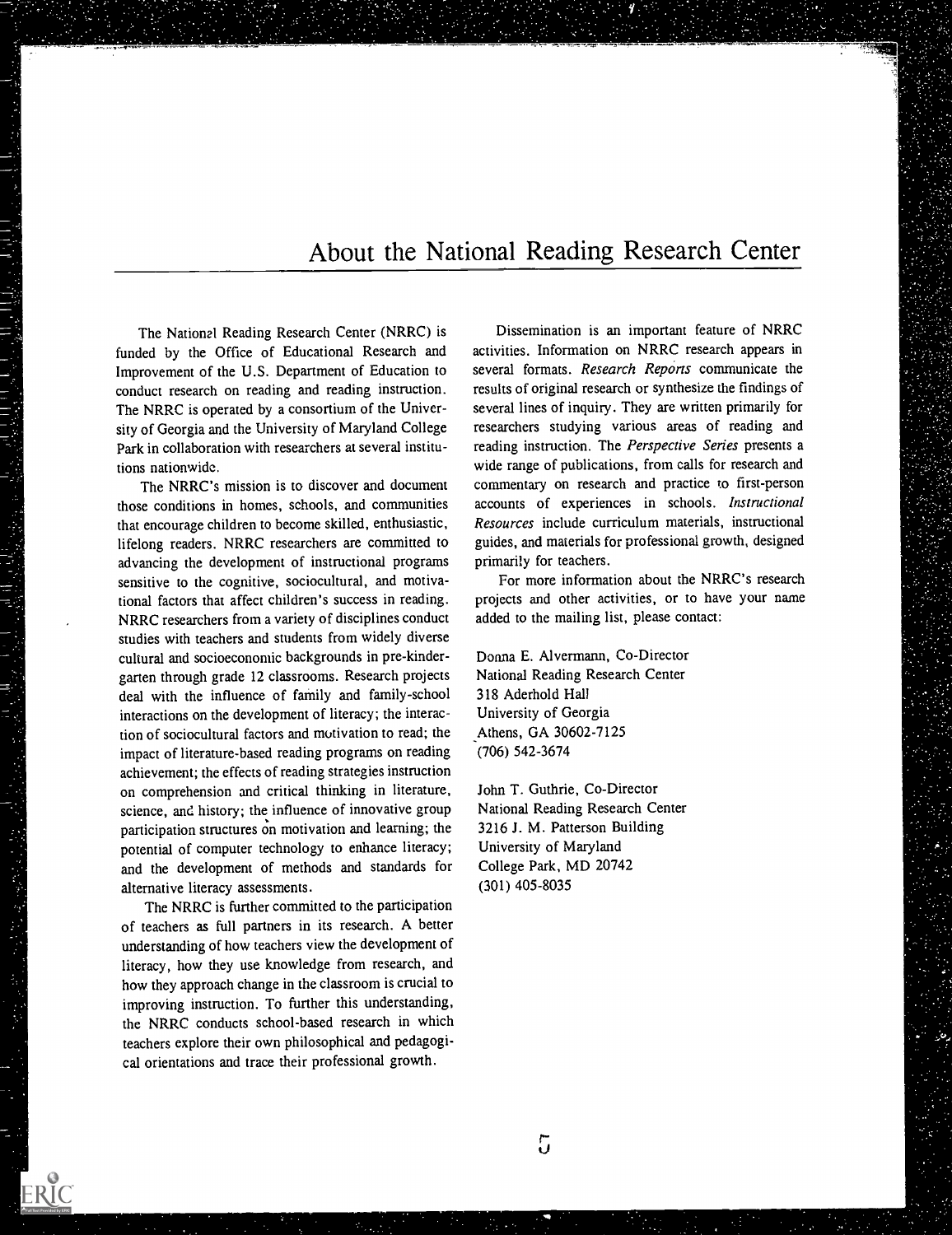# NRRC Editorial Review Board

Peter Afflerbach University of Maryland College Park

Jane Agee University of Georgia

JoBeth Allen University of Georgia

Janice F. Ahnasi University of Buffalo-SUNY

Patty Anders University of Arizona

Harriette Arrington University of Kentucky

Marlia Banning University of Utah

Jill Bartoli Elizabethtown College

Eurydice Bauer University of Georgia

Janet Benton Bowling Green, Kentucky

Irene Blum Pine Springs Elementary School Falls Church, Virginia

David Bloome Amherst College

John Borkowski Notre Dame University

Fenice Boyd University of Georgia

Karen Bromley Binghamton University

Martha Carr University of Georgia Suzanne Clewell Montgomery County Public Schools Rockville, Maryland

Joan Coley Western Maryland College

Michelle Commeyras University of Georgia

Linda Cooper Shaker Heights City Schools Shaker Heights, Ohio

Karen Costello Connecticut Department of Education Hartford, Connecticut

Jim Cunningham Gibsonville, North Carolina

Karin Dahl Ohio State University

Marcia Delany Wilkes County Public Schools Washington, Georgia

Lynne Diaz-Rico California State University-San Bernardino

Ann Egan-Robertson Amherst College

Jim Flood San Diego State University

Dana Fox University of Arizona

Linda Gambrel! University of Maryland College Park

Mary Graham McLean, Virginia

Rachel Grant University of Maryland College Park

Barbara Guzzetti Arizona State University

Frances Hancock Concordia College of Saint Paul, Minnesota

Kathleen Heubach University of Georgia

Sally Hudson-Ross University of Georgia

Cynthia Hynd University of Georgia

Gay Ivey University of Georgia

David Jardine University of Calgary

Robert Jimenez University of Oregon

Michelle Kelly University of Utah

James King University of South Florida

Kate Kirby Gwinnett County Public Schools Lawrenceville, Georgia

Linda Labbo University of Georgia

Michael Law University of Georgia

Donald T. Leu Syracuse University

Susan Lytle University of Pennsylvania

Bert Mangino Las Vegas, Nevada

 $\mathbf{f}$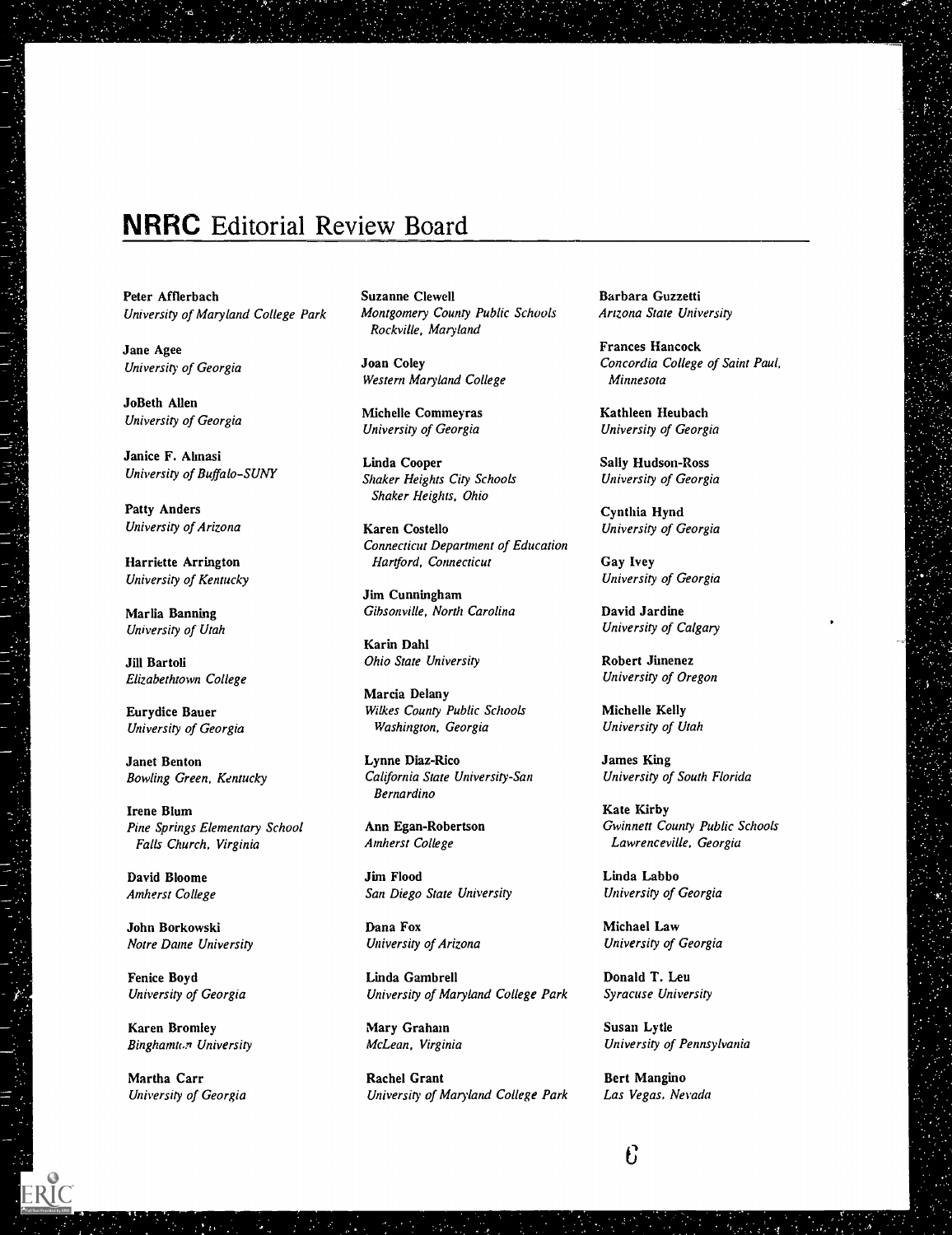Susan Mazzoni Baltimore, Maryland

Ann Dacey McCann University of Maryland College Park

Sarah McCarthey University of Texas at Austin

Veda McClain University of Georgia

Lisa McFalls University of Georgia

Randy McGinnis University of Maryland

Mike McKenna Georgia Southern University

Barbara Michalove Fowler Drive Elementary School Athens, Georgia

Elizabeth B. Moje University of Utah

Lesley Morrow Rutgers University

Bruce Murray University of Georgia

Susan Neuman Temple University

John O'Flahavan University of Maryland College Park

Marilyn Ohlhausen-McKinney University of Nevada

Penny Oldfather University of Georgia

Barbara M. Palmer Mount Saint Mary's College

Stephen Phelps Buffalo State College Mike Pickle Georgia Southern Univer,

Amber T. Prince Berry College

Gaoyin Qian Lehman College-CUNY

Tom Reeves University of Georgia

Lenore Ringler New York University

Mary Roe University of Delaware

Nadeen T. Ruiz California State University-Sacramento

Olivia Saracho University of Maryland College Park

Paula Schwanenflugel University of Georgia

Robert Serpell University of Maryland Baltimore County

Betty Shockley Fowler Drive Elementary School Athens, Georgia

Wayne H. Slater University of Maryland College Park

Margart Smith Las Vegas, Nevada

Susan Sonnenschein University of Maryland Baltimore **County** 

Bernard Spodek University of Illinois

Bettie St. Pierre University of Georgia Steve Stahl University of Georgia

Roger Stewart University of Wyoming

Anne P. Sweet Office of Educational Research and Improvement

Louise Tomlinson University of Georgia

Bruce VanSledright University of Maryland College Park

Barbara Walker Eastern Montana University-Cillir.gs

Louise Waynant Prince George's County Schools Upper Marlboro, Maryland

Dera Weaver Athens Academy Athens, Georgia

Jane West Agnes Scott College

Renee Weisburg Elkins Park, Pennsylvania

Allen Wigfield University of Maryland College Park

Shelley Wong University of Maryland College Park

Josephine Peyton Young University of Georgia

Hallic Yupp California State University

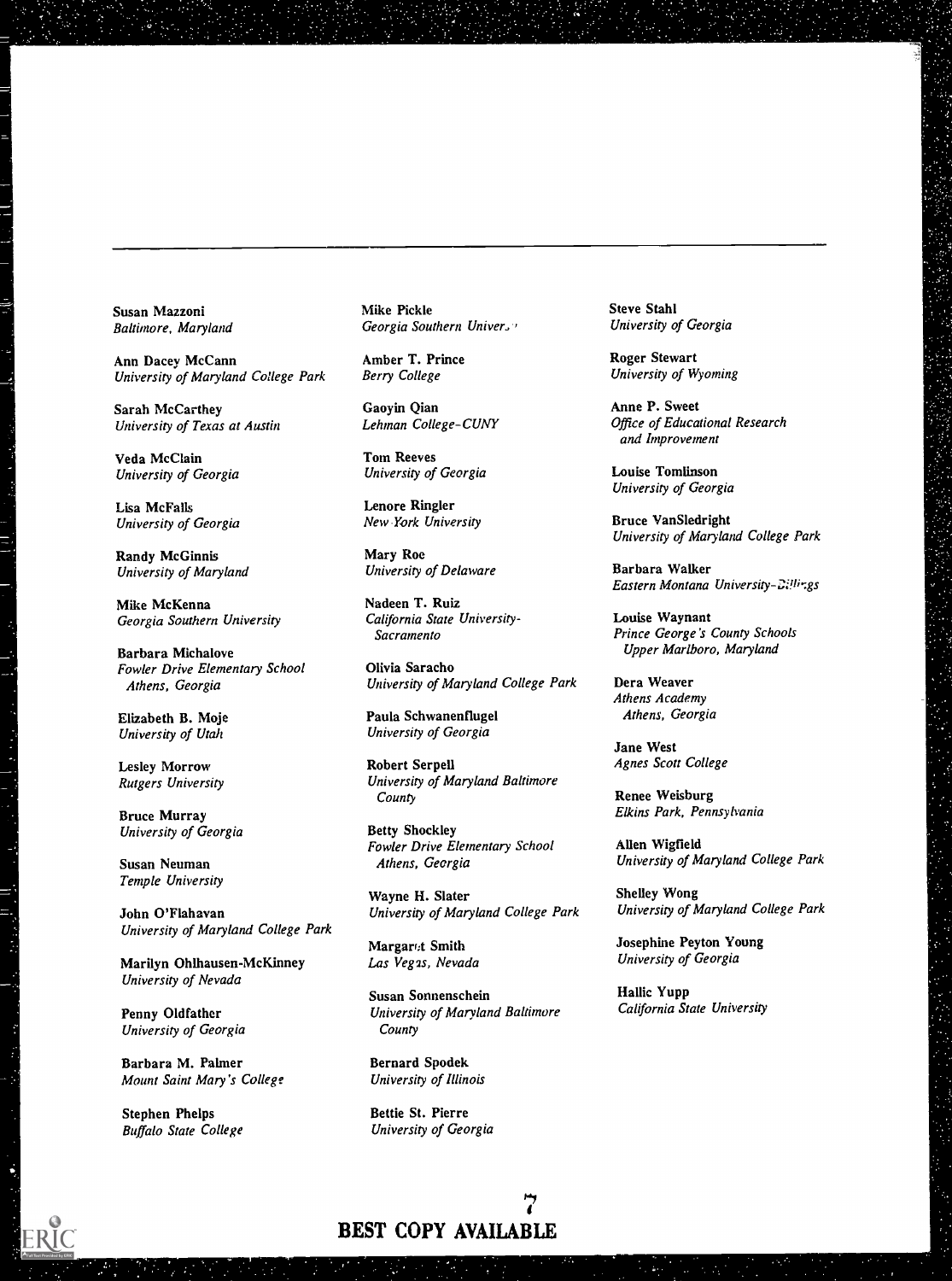# About the Authors

ERIC

David Reinking is Professor of Education at the University of Georgia where he serves as head of the Department of Reading Education. He is also a principal investigator with the National Reading Research Center and is Editor of the Journal of Literacy Research. Professor Reinking's primary research interest is the connection between technology and literacy. His research publications in this area have appeared in Reading Research Quarterly, Journal of Reading Behavior, and Handbook of Reading Research. He edited Reading and Computers: Issues for Theory and Practice (published by Teachers College Press), and has written a commercial software program for increasing reading comprehension, which has been distributed nationally to elementary and secondary schools. Dr. Reinking taught reading and math at the elementary school level for eight years.

Michael Pickle is a doctoral candidate in the Department of Reading Education at the University of Georgia.

Liqing Tao is a doctoral student at the University of Georgia. He previously was a teacher at two universities in China.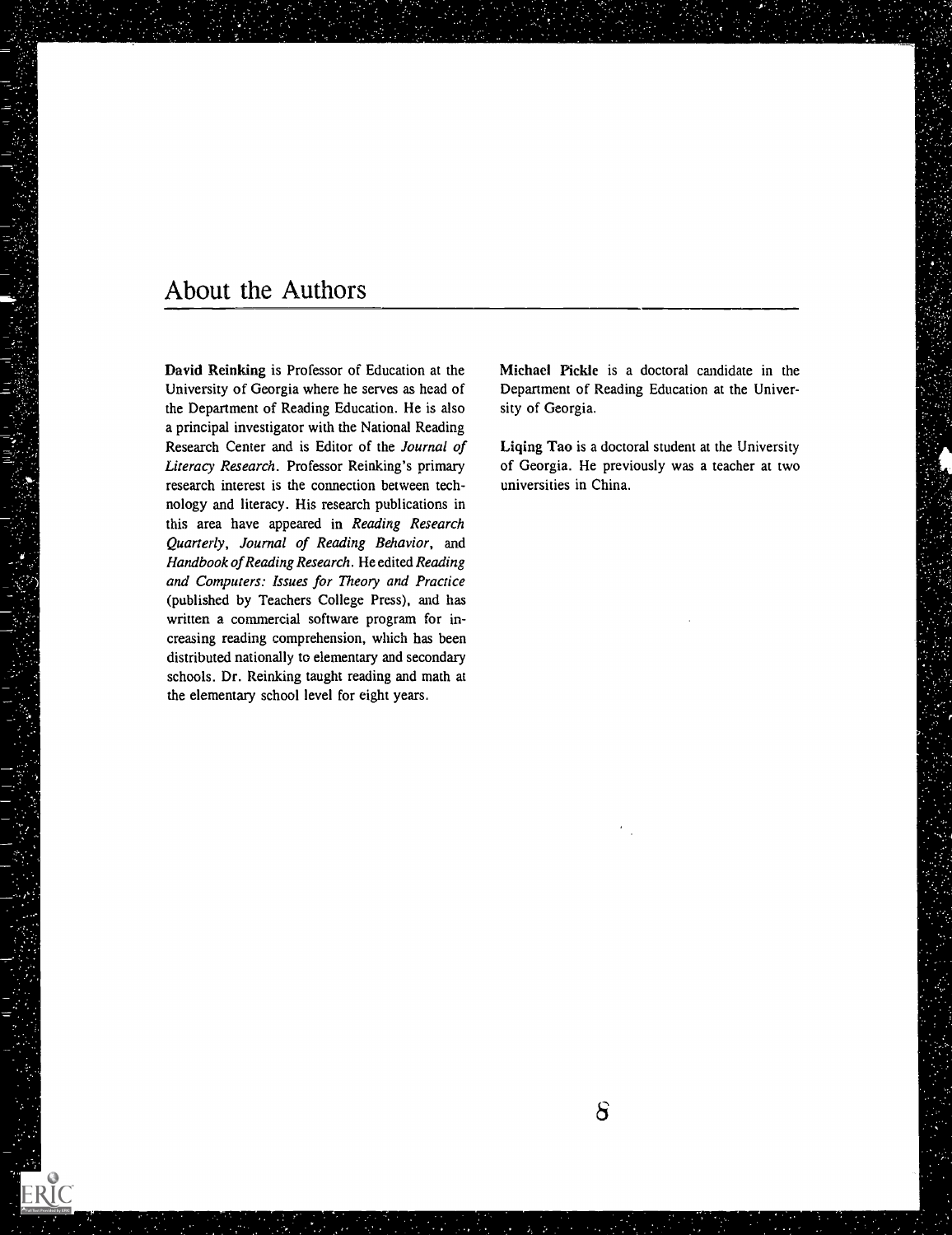National Reading Research Center Universities of Georgia and Maryland Reading Research Report No. 50 Winter 1996

# The Effects of Inserted Questions and Mandatory Review in Computer-Mediated Texts

David Reinking Michael Pickle Liqing Tao University of Georgia

Abstract. The authors investigated the effects of inserting questions in a computer-mediated text that required readers to review relevant portions of the text when a question was answered incorrectly. College students served as their own controls while reading a scientific text under three treatment conditions that varied as to the consequences of an incorrect response to a question. Participan's spent proportionately more time reviewing target paragraphs directly relevant to inserted questions when mandatory review was linked to answering the same as opposed to a different question after a review cycle . A statistically significant interaction (p < .001) berween treatment and question type on a posttest indicated that participants' scores were higher on repeated inferential questions and lower on new literal questions when review cycles were followed by a different question. The authors conclude that varying the contingencies associated with responses to questions inserted in computermediated texts may affect readers' strategies and consequently the information recalled.

The research literature investigating the effects of questions inserted in texts spans more than 20 years and comprises dozens of published studies as summarized in major reviews

ERIC

by Anderson and Biddle (1975) and Hamilton (1985). The computer has played a role in this research. For example, in two frequently cited studies (Reynolds & Anderson, 1982; Reynolds, Standiford, & Anderson, 1979), texts displayed on a computer screen (computermediated texts) enabled the researchers to determine how inserted questions affected readers' attention to specific portions of the text. However, the purpose of these experiments was to test competing hypotheses about the effects of questions inserted in printed texts . As has been the case in much of the previous research, inserting questions in printed texts has been viewed as an adjunct aid to learning designed to stimulate cognitive activity and focus attention.

In other studies employing computermediated texts researchers have employed inserted questions for different purposes. A common function of a question in computermediated texts is a comprehension check. An incorrect response to the question triggers some remedial action directed by the computer.

 $\mathbf{0}$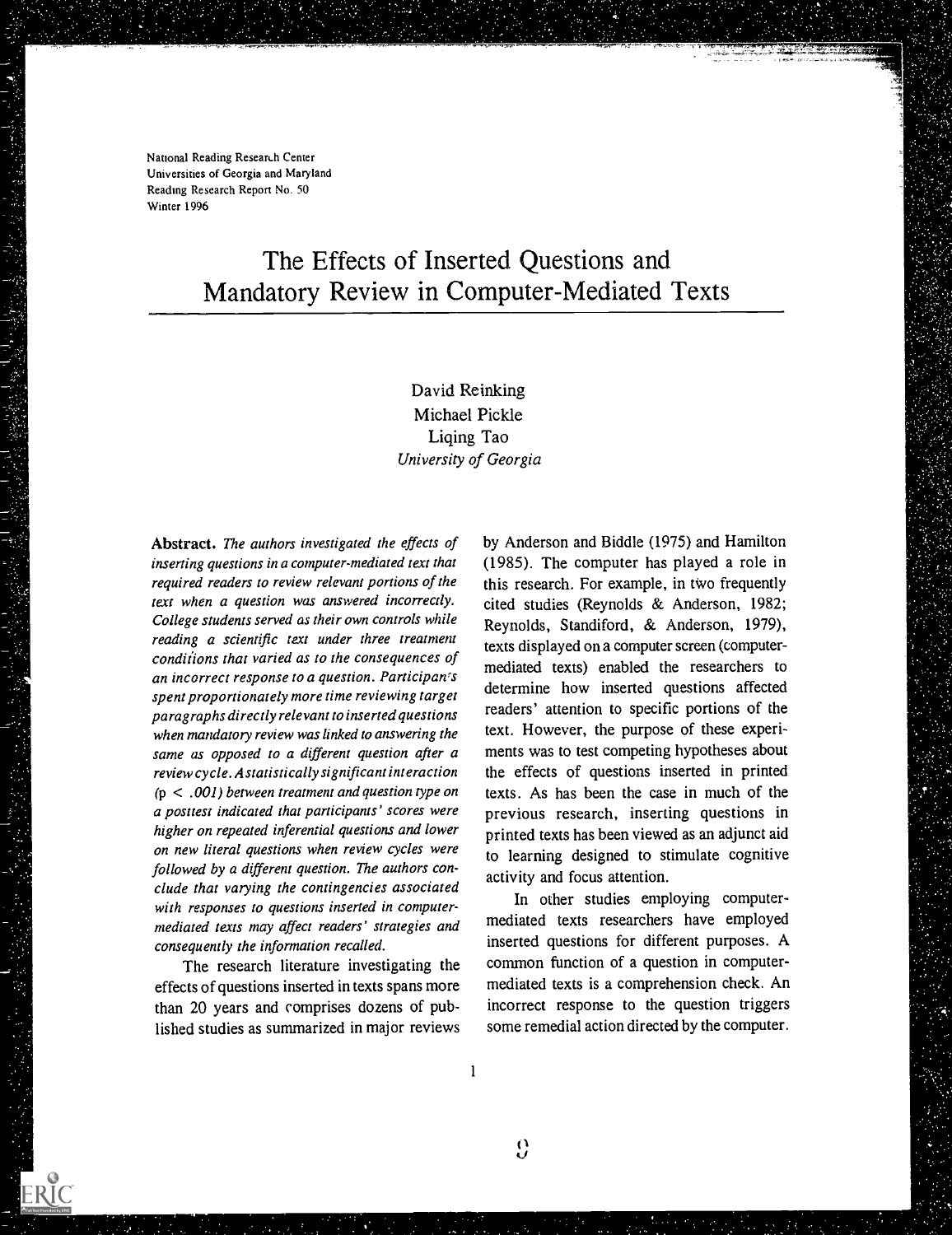For example, in an early study Alessi, Anderson, and Goetz (1979) inserted questions to determine participants' understanding of prerequisite and related target information in the text. The computer required some participants to look back at the prerequisite information when their response to an inserted question indicated that they needed such information to understand the target text. Nonetheless, the researchers were interested primarily in addressing the importance of lookbacks as a study technique for printed texts and in highlighting the need for developing lookback strategies.

More recently, researchers have begun to consider the unique characteristics of computer-mediated texts and to investigate intramedia rather than inter-media differences (Reinking, in press; Reinking & Bridwell-Bowles, 1991). In other words, rather than using computer-mediated texts as a research tool to make generalizations about reading printed texts or to compare reading performance to printed texts, researchers have become interested in the unique effects of various computer-mediated te,tts.

The present study falls into that category of research because it addresses the following general question: What are the effects of inserted questions in computer-mediated texts employing some of the unique characteristics of reading with the aid of a computer? Specifically, we were interested in the effects of inserted questions when they were coupled with mandatory review of previously-read text; that is, when readers answer a question incorrectly, they are required to review text related to that question until they are able to answer it correctly.

A consistently robust finding from the research literature on questions inserted in printed texts is that questions increase recall and comprehension of textual information directly related to the content of the questions; a less robust finding reflected by the mixed results across studies is that inserted questions may also have an indirect effect on incidental information not addressed by the questions (Anderson & Biddle, 1975; Hamilton, 1985). Apparently, under some conditions, inserted questions inhibit the learning of incidental but important information not addressed by the questions.

Previous research suggests that computermediated texts linking an incorrect response on an inserted question to mandatory review of relevant text may lead readers to search for the answer to the question at the expense of other information. Tobias (1987, 1988), for example, compared participants reading computer-mediated texts with or without mandatory review after an incorrect response to an inserted question. He found higher posttest scores among participants in the mandatory review condition; however, their scores were lower on items covering incidental information not addressed directly by the inserted questions. He speculated that participants "required to review skimmed preceding text for content relevant to the adjunct questions rather than carefully rereading the preceding text" (Tobias, 1987, p. 159).

Little is known about what effect computermediated texts employing inserted questions and mandatory review may have on readers' strategies. Do readers use a "search-and-destroy" strategy when required to review text in order

NATIONAL READING RESEARCH CENTER, READING RESEARCH REPORT NO. 50

ERIC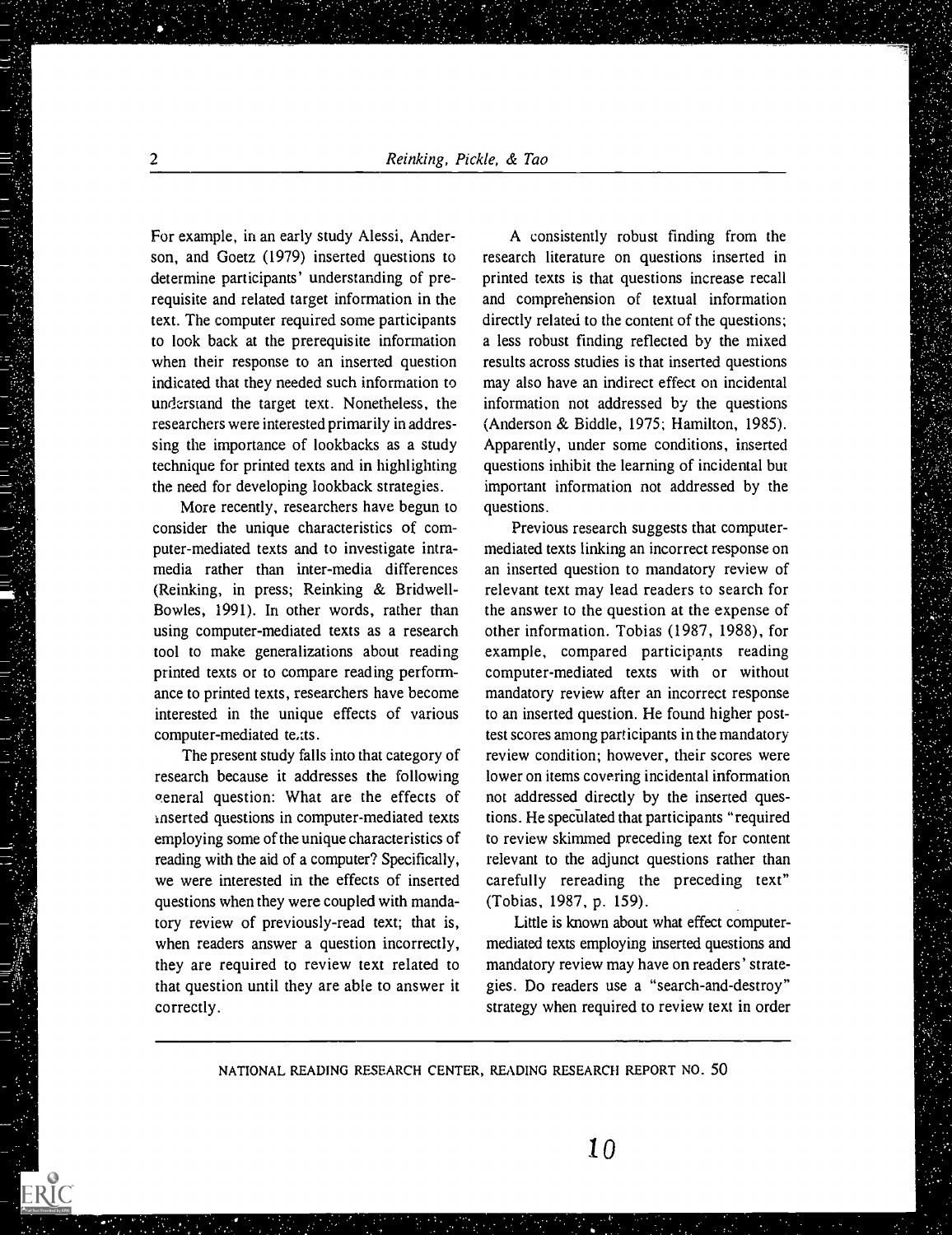to respond correctly to a question, especially when continued reading is contingent on a correct response? We hypothesized that under these conditions readers are likely to adopt such a strategy and that such a strategy would result in less incidental learning of content not addressed in the inserted questions. Furthermore, we hypothesized that we would alter readers' use of such a strategy by using the computer's capability to provide a different question after each mandatory review. That is, would readers be more likely to review uniformly the content of the text when they knew that after their review they would be required to answer a different, as opposed to the same, question? Would the level of the inserted questions (i.e., literal vs. inferential) affect readers' performance? Our study was designed to address these questions and to test these hypotheses.

#### Method

#### Participants

1. 4. 放大家是一个时候,可以是一个人的人的人的人。

Participants were 36 undergraduate education majors enrolled in one of several methods courses related to the teaching of reading. Participants volunteered for participation in the experiment. In most instances, the participants' instructors gave them extra credit for participating in the experiment. Only a few participants volunteered without such an incentive. Most of the participants had taken a required media course during which they had been introduced to the use of several computers, including a Macintosh computer similar to the one used in the present experiment.

# **Materials**

The stimulus materials consisted of a practice passage and an experimental passage. The practice passage discussed misconceptions about dyslexia. It consisted of seven paragraphs adapted from a published reading text. The experimental passage was an adaptation of an article about hallucinations published in Scientific American. The adapted article consisted of 27 paragraphs and discussed the similarities of drug-induced hallucinations, how hallucinations progressed through distinct stages, and the various theories that account for these phenomena. A readability estimate computed using the Fry formula resulted in a placement of the experimental passage at the 14th grade.

Both passages were presented to participants one paragraph at a time on a standard Macintosh II computer. Participants used a mouse to click on one of two arrows to move either forward or backward through the text, one paragraph at a time. A two-paragraph section of the passage and the corresponding questions are shown in Figure 1. The screen displays were created using Hypercard. In addition to displaying the text of the passages, the Hypercard program recorded the time that each paragraph was displayed and the sequence and number of lookbacks readers made while reading the passages.

Two multiple-choice questions, one literal and one inferential, were generated for each paragraph in the passages. For the purposes of the experiment, the practice passage and the experimental passage were divided into 2-3 paragraph sections. A question from one of the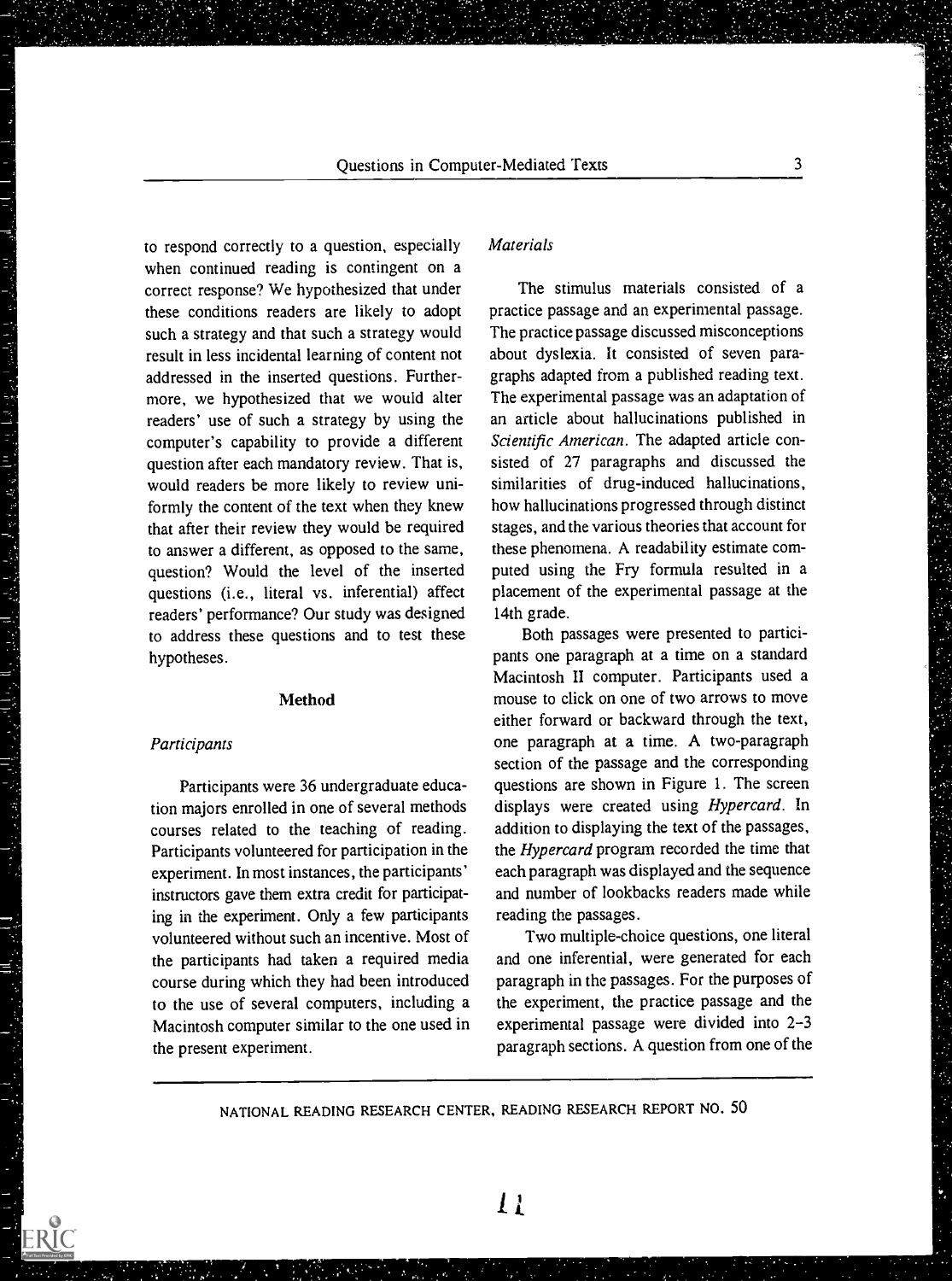4 Reinking, Pickle, & Tao



Note. The computer program randomly selected a multiple-choice item from the pool after participants signaled they had completed reading the section. The paragraph containing information relevant to the item selected was identified as the target paragraph.

Figure 1. Sample section of experimental passage comprised of two paragraphs (consecutive screens) and a pool of two literal and two inferential multiple-choice items.

NATIONAL READING RESEARCH CENTER, READING RESEARCH REPORT NO. 50

ERIC

٠.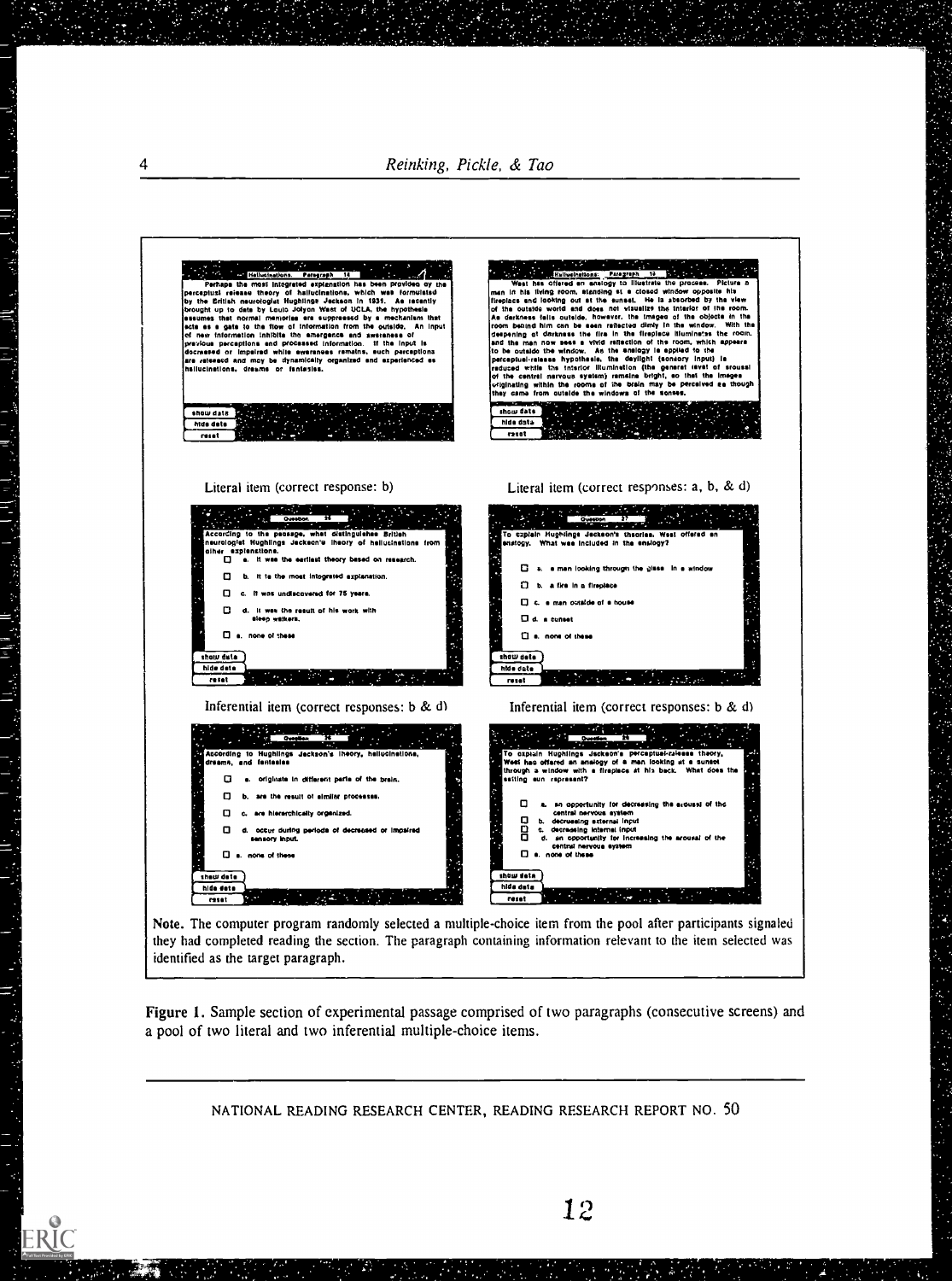paragraphs in each section was randomly selected by the computer and inserted at the end of each section. The paragraph containing the information relevant to answering the question was designated the target paragraph and the other paragraphs in a section were designated as the nontarget paragraphs. Questions not selected for insertion into the text of the passage formed a pool of unseen items that were available for use on a posttest following the passage. The posttest consisted of 24 randomly ordered items, 12 of which were identical to those questions selected for insertion into the passage; the remaining 12 were drawn from the pool of unseen items. Whenever possible, depending on a particular participants' performance, there was an equal number of literal and inferential items in each of these question categories for the posttest. The computer program tracked participants' performance on inserted questions and posttest questions.

An important characteristic of the multiplechoice questions was that more than one of the choices for each question could be correct. Thus, as participants were told, a correct response to a question entailed choosing all of the correct choices and none of the incorrect choices. The stem of each question was followed by five choices, one of which was "none of these." Thus, as participants were told, a correct response could be one of the choices or as many as four of the choices. Questions were so constructed in order to increase the difficulty of the items. This format for multiplechoice items is also ecologically valio for computer-mediated texts, given the capability of the computer to generate and score such items. Additionally, we believe that this format

المالي المالي بن المالي المالي المالي المالي المالي المالي المالي المالي المالي المالي المالي المالي المالي ال<br>المالي المالي المالي المالي المالي المالي المالي المالي المالي المالي المالي المالي المالي المالي المالي المال

would improve the items' :eliability and validity (e.g., it is less likely that participants would get a correct answer by guessing).

The 2-3 paragraph sections of the experimental passage, each of which was followed by a question, were divided sequentially into three parts according to the following scheme:

# Part I

Section 1 (Paragraphs  $1 \& 2$ ) Section 2 (Paragraphs 3 & 4) Section 3 (Paragraphs 5,6, & 7) Section 4 (Paragraphs 8 & 9)

### Part II

Section 1 (Paragraphs 10 & 11) Section 2 (Paragraphs 12 & 13) Section 3 (Paragraphs 14 & 15) Section 4 (Paragraphs 16, 17, & 18)

### Part III

Section 1 (Paragraphs 19 & 20) Section 2 (Paragraphs 21, 22, & 23) Seccion 3 (Paragraphs 24 & 25) Section 4 (Paragraphs 26 & 27)

The three major parts in this scheme corresponded to the counterbalanced order of treatments in the repeated measures design used in this study. In each part there are 9 paragraphs embedded in 3 sections of 2 paragraphs and 1 section of 3 paragraphs. A section with 3 paragraphs was included in each part to discourage participants from expecting a question after every occurrence of 2 paragraphs. Data from the 2 nontarget paragraphs in each of these three sections were averaged in analyses.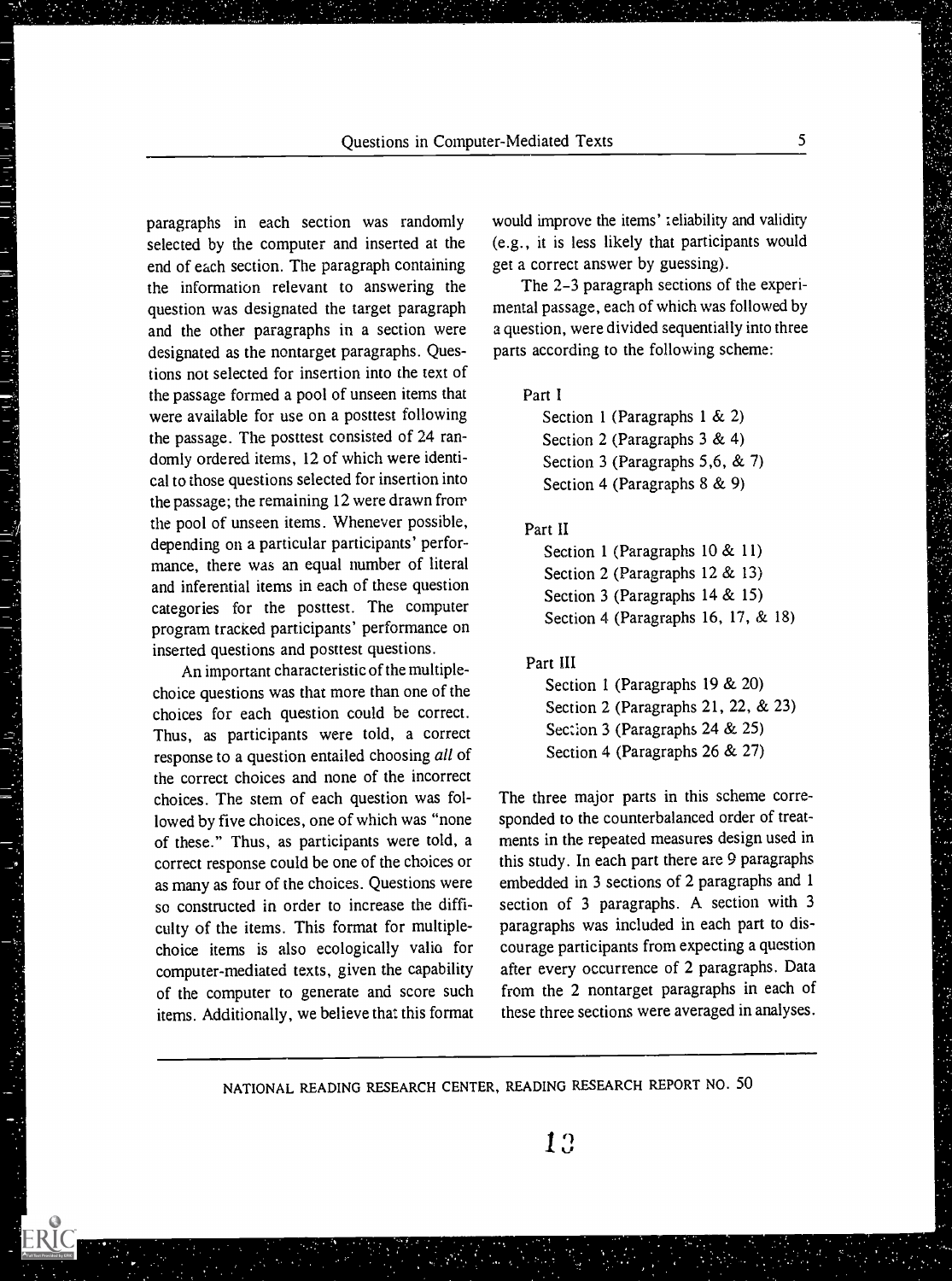### Procedures

To recruit participants, the experimenters visited several undergraduate classes providing general information about participating in the experiment and about the Macintosh computer. The presentation took place in a computer lab equipped with 10 Macintosh II computers. Following the presentation, students in the class were encouraged to create pictures on the Macintosh screen with the computer's mouse. Students had little difficulty with this task because most of them had previously taken a course in which they had used a Macintosh computer. During this time, students were also encouraged to sign up for a time to participate in the experiment.

Those who volunteered, returned at a specified time during the following 3 weeks to carry out the experimental activities. When participants reported to the computer lab to participate in the experiment, they were seated at one of the computers where they completed the practice passage, which was specifically designed to insure that participants clearly understood the experimental task and that they were well-practiced in using the computer to carry it out. Specifically, the practice passage emphasized the atypical format of the multiplechoice questions and it clearly illustrated the varying contingencies of the three treatment conditions (described in the next section on design). After completing the practice passage, participants responded to several questions about the experimental task in order to insure they fully understood what they were to do. In addition, one of the experimenters interviewed participants individually about their understanding prior to directing the computer to display the experimental passage. When the experimenter was convinced that a subject understood the experimental task, the experimental passage was displayed and the subject began reading. Before the text of each of the 3 parts was displayed, a screen informed participants as to the conditions under which that part would be read. After reading the experimental passage with inserted questions, participants completed a posttest covering the content of the passage, which was also displayed by the computer. Typically, participants spent 15-30 min completing the practice passage and 60-75 min completing the experimental passage and posttest.

# Design

Three treatments comprised the independent variable of interest in the experiment. In each of the three treatments, participants had the option of looking back to any previously displayed text, except while they were answering questions. Treatment conditions varied as to the computer's response when a subject answered an inserted question incorrectly. Treatment conditions varied as follows.

Feedback-onlycondition. Afterparticipants answered an inserted question after a section of the text, they were informed as to whether their response was correct or incorrect. This information was followed by a display of the first paragraph in the subsequent section.

Review/same condition. When an answer was incorrect, the computer required participants to review the previous section from which the question was drawn. A mandatory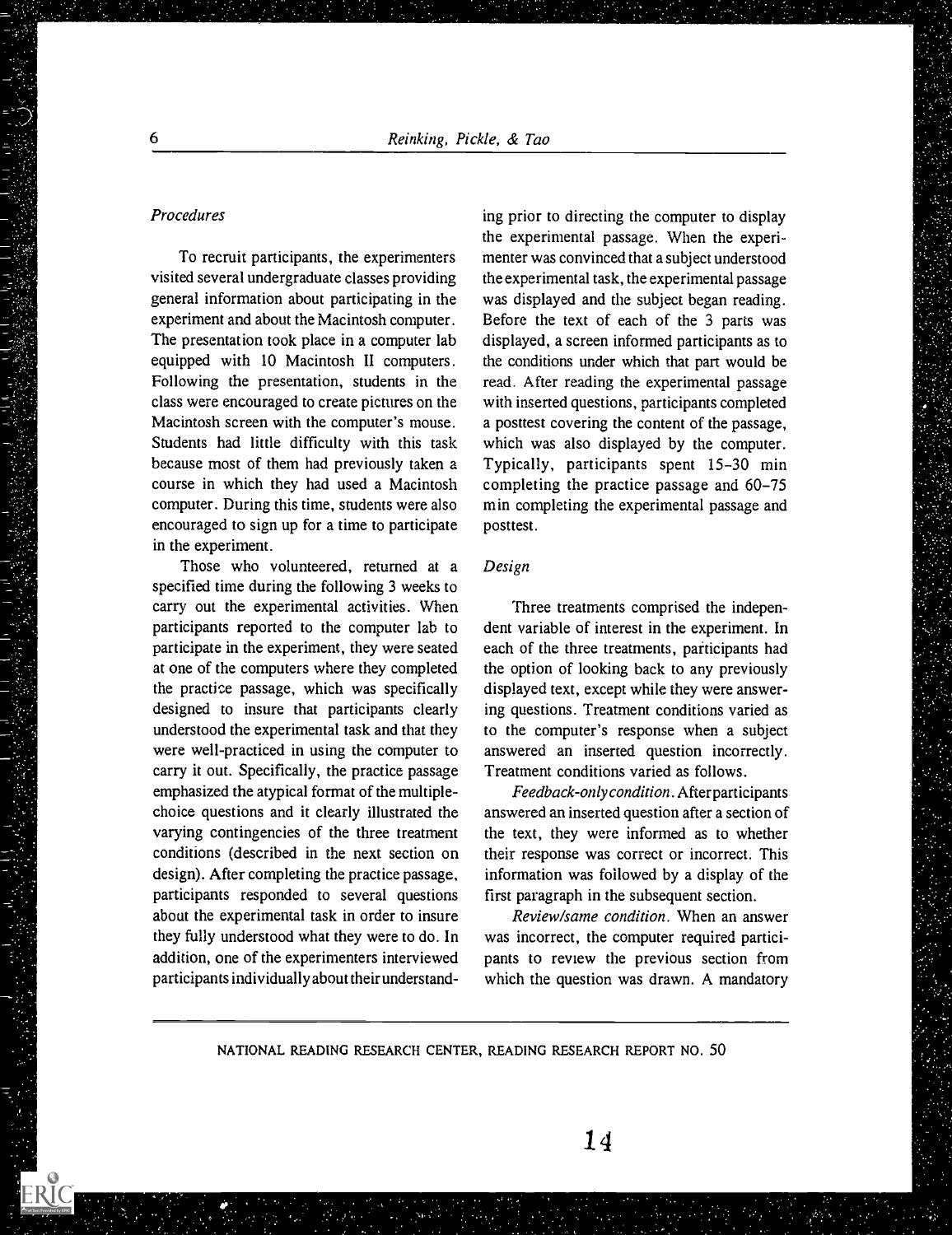review cycle began when a subject was automatically branched from the question back to the first paragraph in that section. After freely reviewing the paragraphs in that section, participants would be given the same question again. This cycle was repeated until the subject responded correctly to the question or missed the question three times, after which the computer would display the first paragraph in the subsequent section.

Review/different condition. This condition replicated the second condition except that each review cycle was followed by a different question. That is, the mandatory review after an incorrect response to a question was always followed by a different question.

A dependent variable was attention to target and nontarget information as measured by the time spent viewing individual paragraphs. Another dependent variable was comprehension of literal and inferential information in the experimental passage as measured by performance on inserted questions and the posttest questions.

Participants served as their own controls in a repeated measures design. Each subject received all three treatments in a counterbalanced order across participants. Data analyses were conducted using analysis of variance (ANOVA) procedures for within-subject designs and t-tests for correlated samples.

### **Results**

### Questions Missed

 $\label{eq:2.1} \mathcal{F}(\mathcal{G})=\mathcal{F}(\mathcal{G})\mathcal{F}(\mathcal{G})\mathcal{F}(\mathcal{G})\mathcal{F}(\mathcal{G})\mathcal{F}(\mathcal{G})$ 

Before proceeding with subsequent analyses, we compared the number of questions missed by treatment condition. The means and standard deviations for the treatment conditions were as follows: feedback only,  $M = 1.78$ ,  $SD = 1.12$ ; review/same,  $M = 1.78$ ,  $SD = 1.07$ ; and review/different,  $M = 2.31$ ,  $SD = 1.09$ . A one-way ANOVA computed on these means indicated that there was a statistically significant difference between the mean number of errors across treatments,  $F(2,70) = 4.56$ ,  $p = 01$ .

### Lookbacks

The computer recorded the number of times participants looked back in the text. Mandatory review by the computer was not counted as a lookback, although participants' decisions to lookback within a mandatory review cycle was counted. The number of participants looking back in the text on their own was 9, 8, and 8 respectively by treatment condition. Sixteen of the 36 participants never looked back under any of the treatment conditions. Because so few participants looked back on their own and those who did look back did so infrequently, lookbacks were not analyzed further.

#### Reading Time

The computer recorded the time each subject spent viewing individual paragraphs. The purpose for including this measure was to investigate our hypothesis that participants would be more likely to review paragraphs containing target information in the review/ same condition than in the review/different condition. The Hypercard program records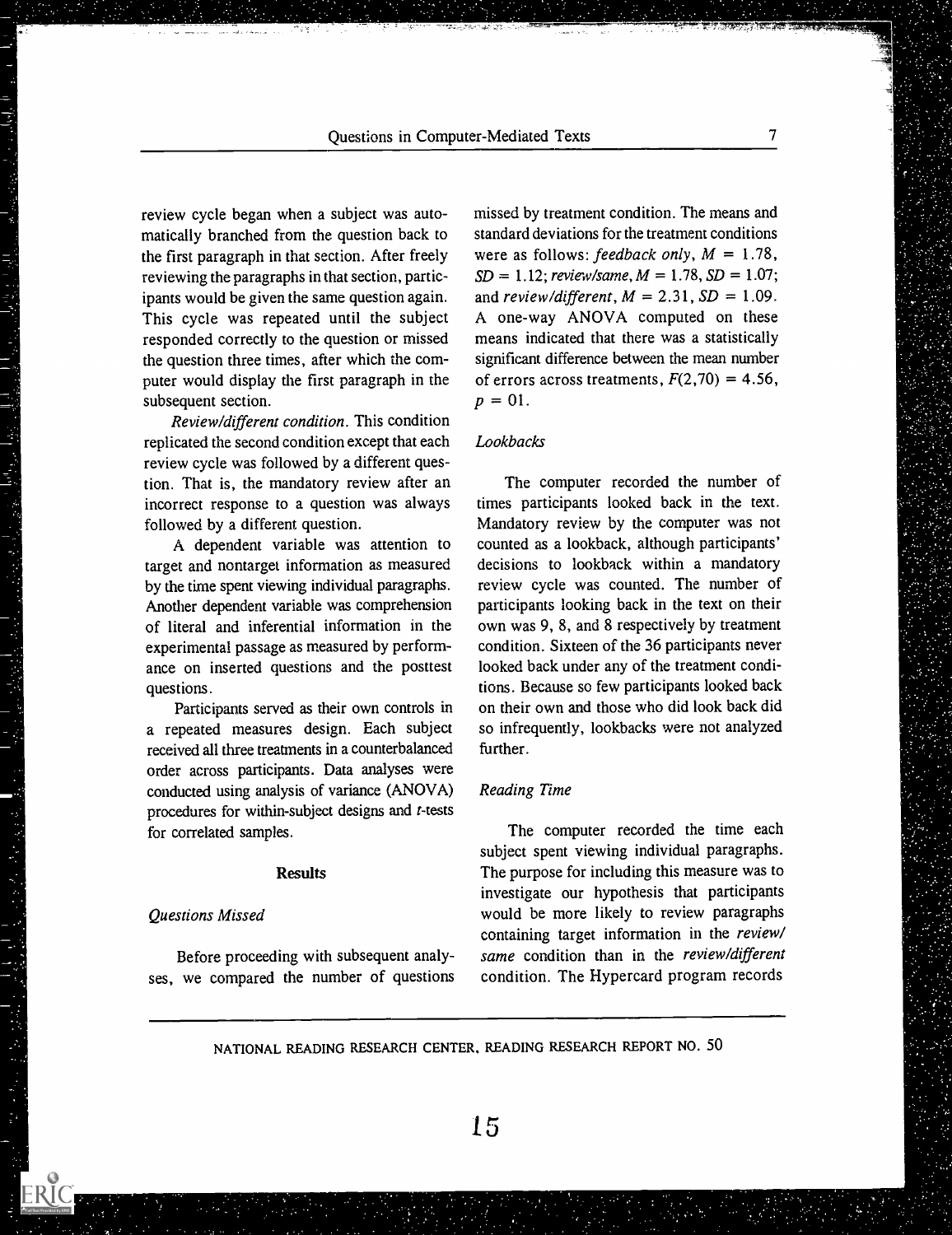|                  | Treatment   |                  |  |
|------------------|-------------|------------------|--|
|                  | Review/Same | Review/Different |  |
| Ist Error        |             |                  |  |
| М                | $930*$      | 451.31           |  |
| SD               | 2727.35     | 1703.91          |  |
|                  | $(n = 32)$  | $(n = 32)$       |  |
| 2nd Error        |             |                  |  |
| $\boldsymbol{M}$ | 2074.36     | 756.09           |  |
| SD               | 4933.81     | 2157.53          |  |
|                  | $(n = 24)$  | $(n = 24)$       |  |
| 3rd Error        |             |                  |  |
| M                | 1196.46     | 1041.15          |  |
| SD               | 4933.81     | 1975.42          |  |
|                  | $(n = 10)$  | $(n = 10)$       |  |

Table 1. Means and Standard Differences in Rate Between Target and Nontarget Paragraphs

\*Note. Values represent words per minute (rate) as computed by the following formula RATE = (3600/no. of "ticks" per paragraph)  $\times$  (no. of words in paragraph)

time in a unit referred to as a tick, which is equivalent to 1/60th of a second. To control for paragraph length, time in ticks was converted to rate (in words per minute) using the following formula:

# Rate  $=$  (3600/no. of ticks per paragraph)  $\times$  (no. of words in paragraph)

Using these values, we computed the difference between reading rate on target and nontarget paragraphs by subtracting the nontarget rate from the target rate. Thus, a positive number indicated that a subject spent proportionately more time reading the paragraph containing information related to the previously missed

question. The values for rate were large relative to normal reading rate because after missing a question, participants were likely to engage in reading that has been defined operationally as skimming and scanning (see Carver, 1990). Large values would also be obtained when participants skipped over a paragraph, perhaps to focus on information in another paragraph.

The means and standard deviations for reading rate by treatment condition and error cycle are shown in Table 1. Means were compared using *t*-tests for correlated samples. These analyses revealed a statistically significant difference between the treatment conditions on the 2nd error cycle,  $t(23) = 2.77$ ,  $p < .05$ . It

NATIONAL READING RESEARCH CENTER, READING RESEARCH REPORT NO. 50

IC

医大脑性溃疡 医皮肤病 医腹膜切除术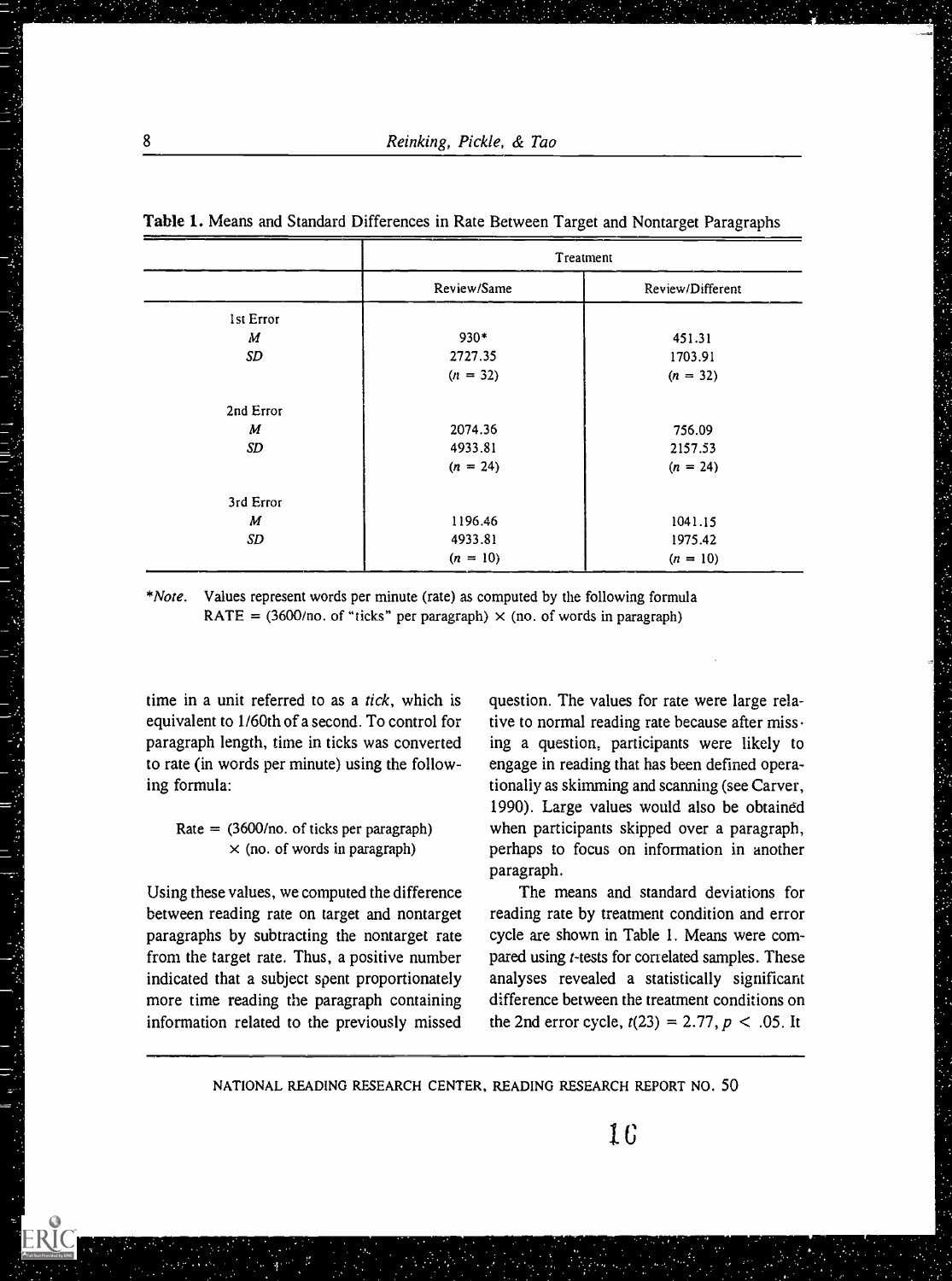|                    | Treatment     |            |                            |            |                                 |            |  |  |
|--------------------|---------------|------------|----------------------------|------------|---------------------------------|------------|--|--|
| Questions<br>Level | Feedback Only |            | Mandatory Review<br>(same) |            | Mandatory Review<br>(different) |            |  |  |
|                    | Repeated      | <b>New</b> | Repeated                   | <b>New</b> | Repeated                        | <b>New</b> |  |  |
| Literal            |               |            |                            |            |                                 | 29.44      |  |  |
| M                  | 51.86         | 47.86      | 75.19                      | 35.36      | 75.11                           |            |  |  |
| <b>SD</b>          | 34.93         | 34.90      | 31.41                      | 36.45      | 34.23                           | 36.97      |  |  |
| Inferential        |               |            |                            |            |                                 |            |  |  |
| M                  | 46.64         | 32.50      | 59.28                      | 24.14      | 73.39                           | 24.00      |  |  |
| SD                 | 35.58         | 31.51      | 40.91                      | 29.75      | 27.22                           | 27.74      |  |  |

Table 2. Means and Standard Deviations for Percentage Correct on the Posttest Scores

should be noted that the  $n$  decreases in each cycle due to the fact that, after each cycle, some participants responded correctly to the missed item.

#### Posttest

Ξ

After participants had completed reading and answering questions inserted in the experimental passage, tney completed a 24-question, multiple-choice posttest presented by the computer. Participants were not pemiitted to lookback at the passage to answer these questions. The posttest consisted of 12 items identical to the inserted questions that a subject had answered while reading (repeated items) and 12 items that had not been answered (new items). These items were selected randomly by the computer from the respective item pools with the stipulation that half of the items in each

12-item set be literal-level questions and half be inferential questions. Because literal and inferential questions were inserted randomly in the passage and because the number of different questions answered varied by treatment condition, it was not possible in every instance for the computer to select an equal number of literal and inferential items within each 12-item set. Thus, raw scores of items answered correctly were converted to percentages.

Participants' means for the percent of questions answered correctly by treatment, question level (literal vs. inferential), and question type (repeated vs. new) are shown in Table 2. A three-way (Treatment  $\times$  Level  $\times$ Type) ANOVA for a repeated measures design indicated statistically significant main effects for Level,  $F(1, 35) = 15.29$ ,  $p < .001$ , and for Type,  $F(1,35) = 70.84$ ,  $p < .001$ , but not for Treatment,  $F(2,70) = 1.08$ ,  $p = .34$ .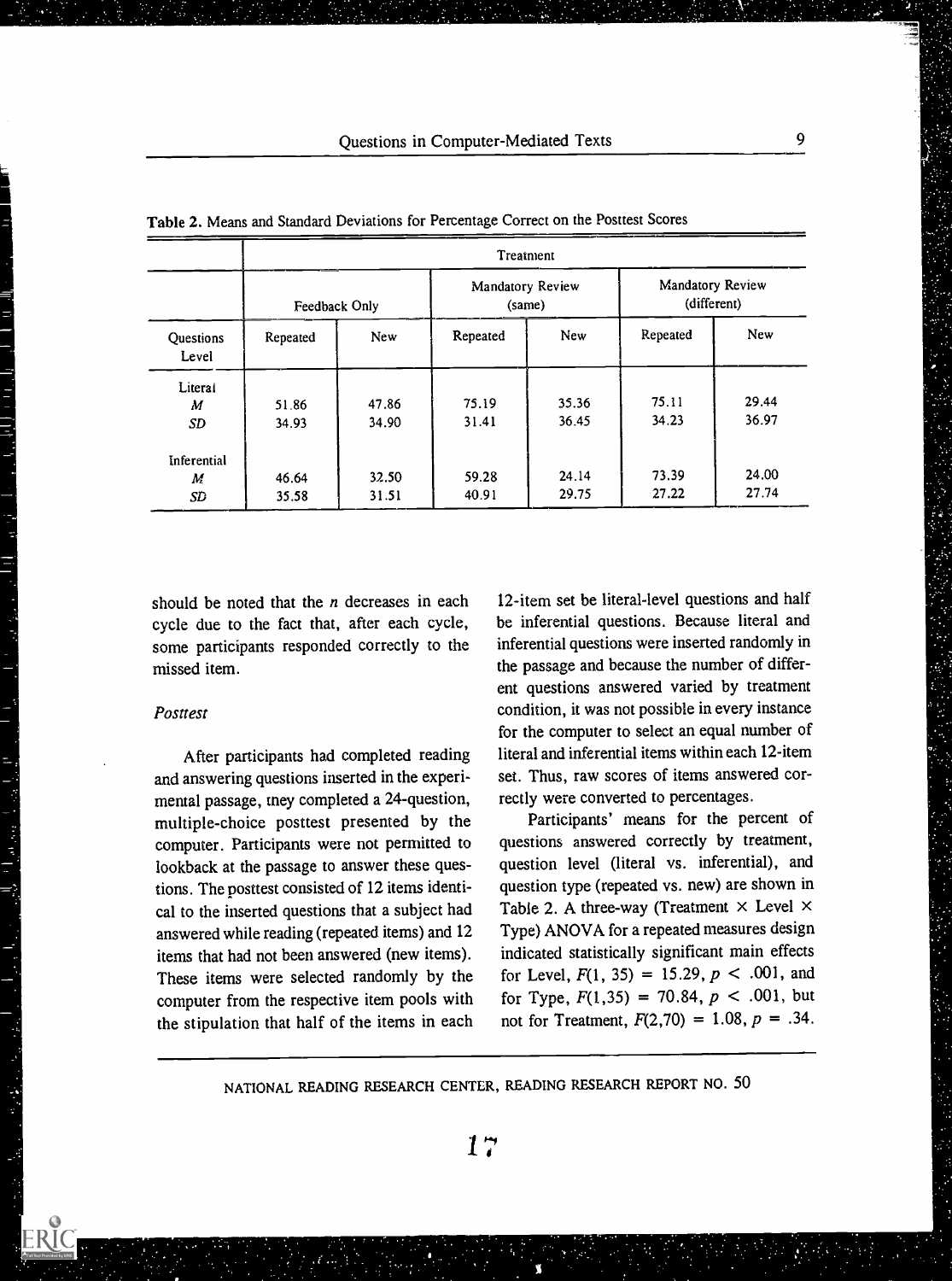10 Reinking, Pickle, & Tao



Figure 2. Posttest Mear. by Treatment, Question Level, and Question Type

However the Treatment by Type interaction was statistically significant,  $F(2,70) = 11.969$ ,  $p < .001$ . The interaction is shown in Figure 2.

Because the interaction was significam, we conducted post hoc comparisons of treatment means by Level and Type. The Newman-Keuls procedure was used for these analyses. These analyses revealed statistically significant differences as follows.

Repeated literal items. The mean of the feedback-only condition ( $M = 51.86$ ) was statistically different from the review/same  $(M = 75.19)$  and the *review/different*  $(M = 75.11)$ conditions.

New literal items. The mean of the feedbackonly condition ( $M = 47.86$ ) was statistically different from the *review/same* ( $M = 35.36$ ) and the review/different ( $M = 29.44$ ) conditions.

New inferential items. The differences across the three conditions were not statistically significant.

### **Discussion**

The present study investigated the effects of inserted questions in computer-mediated texts that require mandatory review after an incorrect response to a question. We hypothesized that readers who are required to review the text after a missed question are likely to attend more to portions of the text directly

18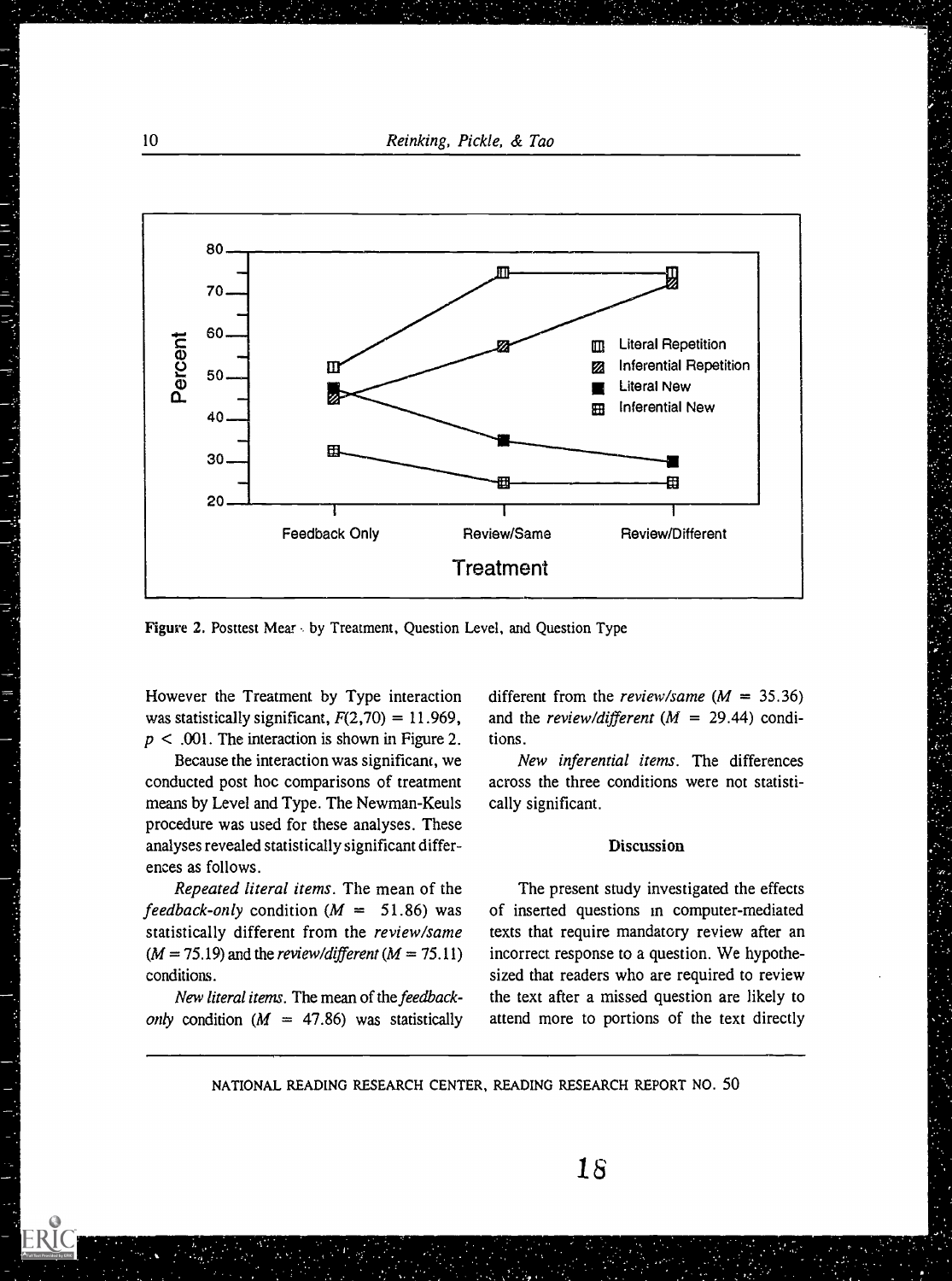relevant to the question and less to other portions of the text. Furthermore, we hypothesized that a condition in which mandatory review was followed by a different rather than the same question would alter readers' attention to portions of the text. We were also interested in how mandatory review under two question conditions would affect comprehension as measured by literal and inferential posttest questions that were either new or repeated.

Our results support previous research suggesting that mandatory review linked to answering correctly an inserted question increases comprehension as measured by questions directly related to those inserted in the passage. That is, when answering repeated questions on the posttest, participants performed better on questions from the sections of the text in which review was mandatory. However, for new items, participants tended to score less when they were reading in one of the mandatory review conditions as opposed to the feedback-only condition. Nonetheless, the only statistically significant difference was between the feedback-only and the review/different conditions for the new literal items. These findings are consistent with previous studies, which found that mandatory review produces greater learning of information related to the questions, but less learning of information not specifically addressed by the questions (see Tobias, 1987, 1988). In the present study, however, this finding held only for the information tapped by the literal-level questions when answered by participants faced with a different question after reviewing the text.

The posttest scores provide additional evidence that a different question inserted after

mandatory review affected comprehension. Participants answered more repeated inferential questions correctly when they received a different question after a mandatory review. When participants knew that a different question would follow their review, they may have processed the information more holistically rather than attending to specific facts in their attempts to answer an individual question. This interpretation is supported by the fact that participants performed more poorly on new literal questions drawn from the sections of the text in which an error was followed by a different question.

These results might be explained further by Battig's (1979) theoretical position that individuals use different learning strategies when "materials are particularly difficult or presented under conditions of high inference" (p. 24) and that the strategy invoked will have a distinct affect on delayed retention (see also Kintsch, 1986). The review/different condition in the present experiment may have induced participants to adopt a strategy consistent with difficult texts requiring high inference. The higher scores on repeated inferential questions are consistent with this explanation. Similarly, previous studies have found that readers tend to recall more inferential or applied information and sometimes less literal information under conditions that require more cognitive effort during reading (Bromage & Mayer, 1981; Mannes & Kintsch, 1987; Perrig & Kintsch, 1985). The lower scores on new literal questions in the review/different condition when compared to the feedbackonly condition are consistent with these findings.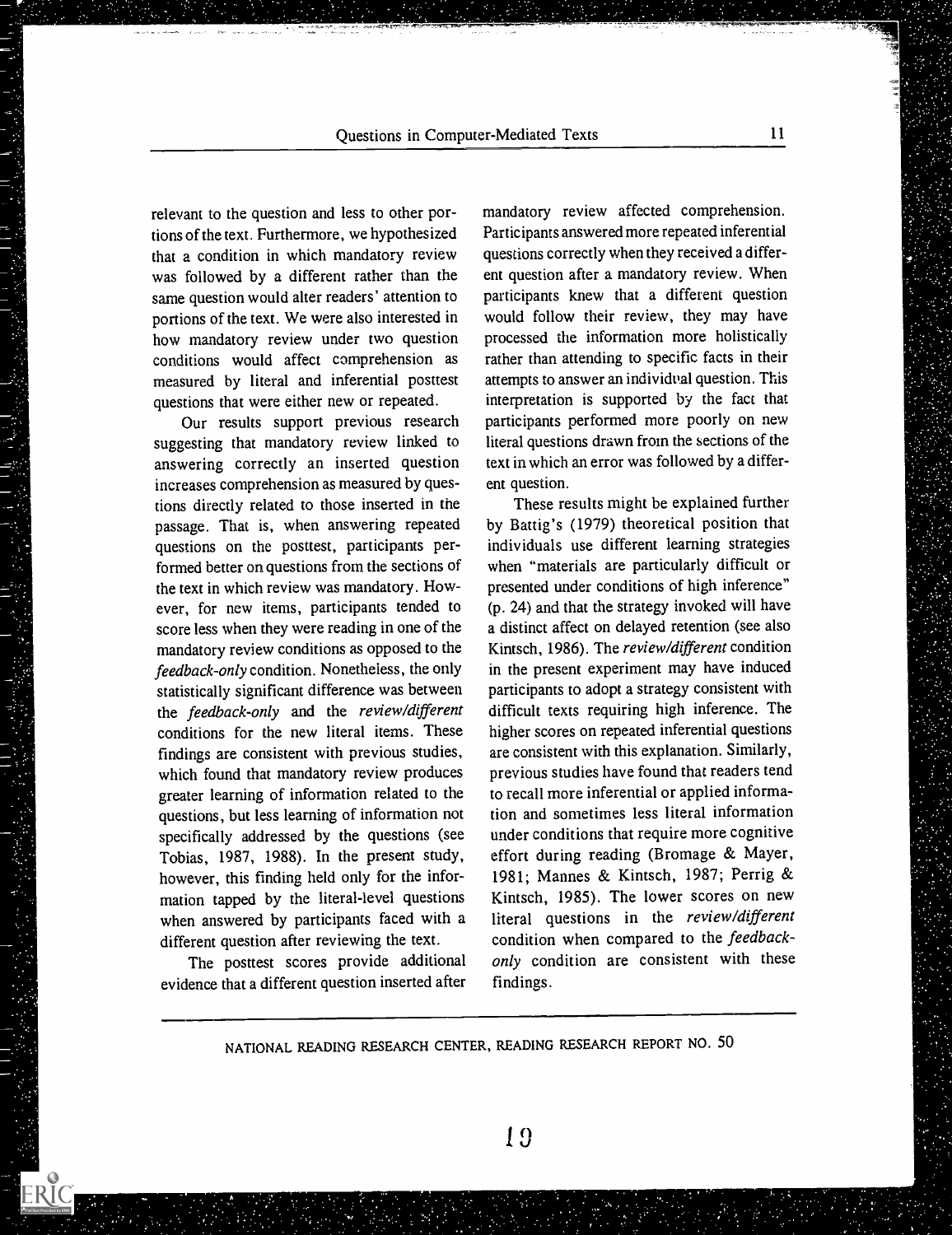There was some support for our hypothesis that participants would attend more to target paragraphs when they knew that the same question would follow their review. As shown in Table 1, the discrepancies between the time spent reviewing the target and nontarget paragraphs in the two review conditions was in the predicted direction after each error. However, the relatively large variance in these times militated against finding statistically significant differences between these conditions except after the second error. Interestingly, the standard deviations are considerably larger in the review/same condition than in the review/different condition.

There are several possible explanations for these results. It is possible that after a first error in both conditions, participants reread carefully the entire section, albeit with a different orientation as indicated by the differences on the posttest between repeated literal and repeated inferential questions. Or, if participants were looking for specific information in the review/same condition, they were not as efficient in locating it after the first error. After a second error, however, participants were either inclined to scan quickly for information that would enable them to answer the same question or perhaps they were more efficient in locating the relevant information. The lack of a strong difference after the third error may be a function of participants' frustration or perhaps the fact that the number of participants who missed questions a third time was relatively small. The smaller standard deviations in the review/different condition suggest that participants used a more consistent review strategy in that condition.

Several limitations must be taken into account in interpreting the results of the present study. First, the questions were designed to be difficult in order to insure that errors would be made. Additionally, the format of the multiple-choice questions was not typical of paperand-pencil tests, although participants were given ample opportunity to practice answering the questions before data were gathered. The difficulty of the experimental task may have led some participants not to make an honest attempt to answer the questions correctly. For example, in checking the time data we discovered that 8 of 32 participants spent less than 3 seconds per paragraph during their review after the first error. When these participants were removed from the analysis, the mean differences in the discrepancy between the target and nontarget paragraphs for the review/same and review/different conditions was statistically significant after the first error,  $t(23) = 2.10$ ,  $p < .05$ . Another limitation, perhaps related to the same phenomenon, is that participants missed more questions in the review/different condition. They may have been frustrated by the added difficulty of that condition and may have been more likely to give up. We also believe that participants' low number of spontaneous lookbacks regardless of treatment condition may reflect the difficulty of the experimental task.

Additional research is needed to address these limitations and to investigate the alternative explanations of the results reported here. Nonetheless, the present study adds to a growing body of research suggesting that the computer's capability to alter the normal contingencies of reading associated with printed texts

NATIONAL READING RESEARCH CENTER, READING RESEARCH REPORT NO. 50

经通信 医神经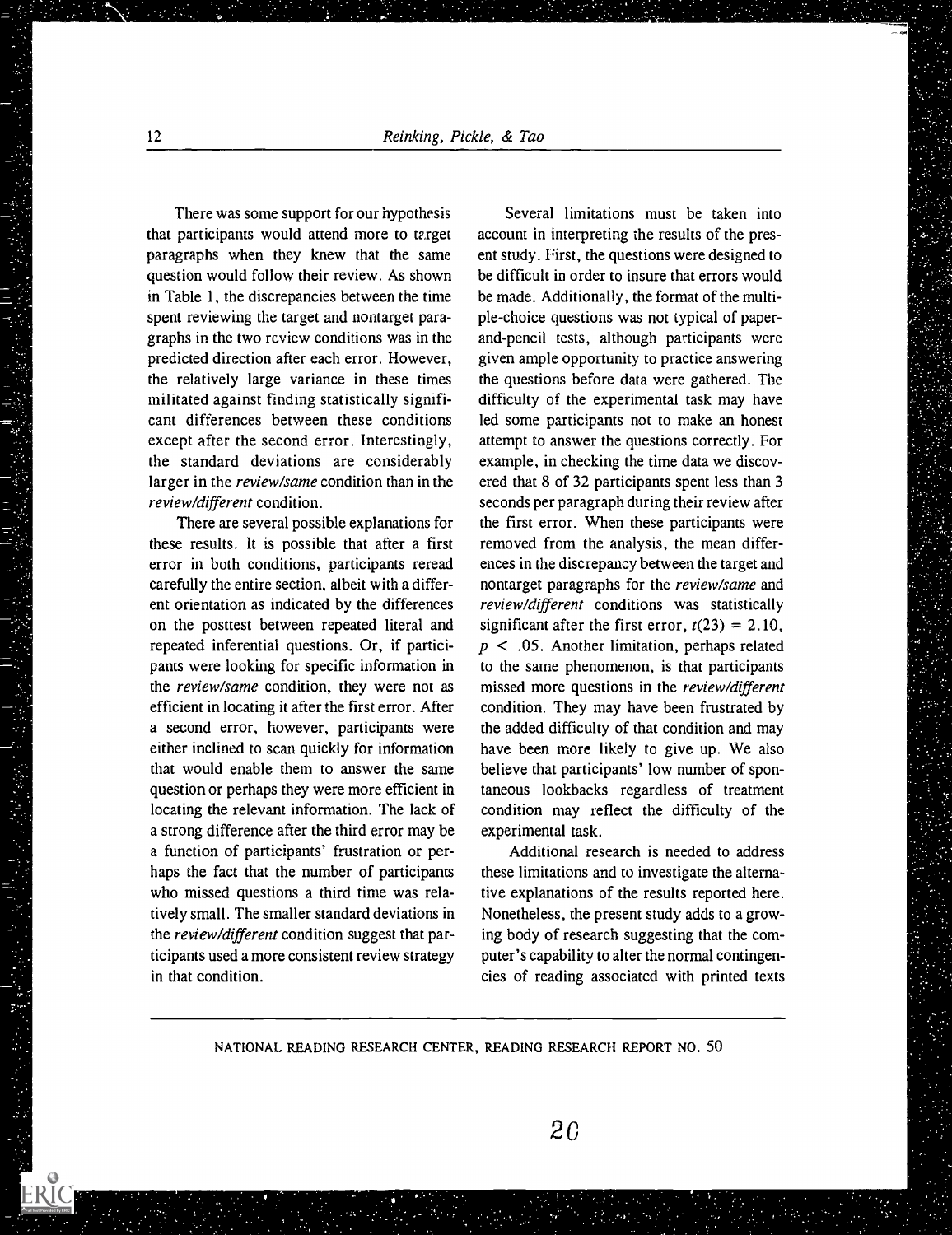may affect readers' processing strategies. Specifically, the present study suggests that varying the contingencies associated with responses to questions inserted in computermediated texts may affect readers' strategies and consequently the information they recall from the text.

#### **References**

- Alessi, S. M., Anderson, T. H., & Goetz, E. T. (1979). An investigation of lookbacks during studying. Discourse Processes, 2,197-212.
- Anderson, R. C., & Biddle, W. B. (1975). On asking people questions about what they read. In G. Bower (Ed.), Psychology of learning and motivation (pp. 89-132). New York: Academic Press.
- Battig, W. F. (1979). The flexibility of human memory. In L. S. Cermak & F. I. M. Craik (Eds.), Levels of processing in human memory (pp. 24-44). Hillsdale, NJ: Erlbaum.
- Bromage, B. K., & Mayer, R. E. (1981). Relationship between what is remembered and creative problem-solving performance in science learning. Journal of Educational Psychology, 73 , 451-461.
- Carver, R. P. (1990). Reading rate: A review of research and theory. San Diego, CA: Academic Press.
- Hamilton, R. J. (1985). A framework for the evaluation of the uffectiveness of adjunct questions and objectives. Review of Educational Research, 55, 47-85.
- Kintsch, W. (1986). Learning from text. Cognition and Instruction, 3, 87-108.
- Mannes, S. M., & Kintsch, W. (1987). Knowledge organization and text organization. Cognition and Instruction, 4, 91-115.
- Perrig, W., & Kintsch, W. (1985). Propositional and situational representations of text. Journal of Memory and Language, 24, 503-518.
- Reinking, D. (in press). Reading and writing with computers: Literacy research in a post-typographic world. In D. Leu & C. Kinzer (Eds.), The 44th Yearbook of the National Reading Conference. Chicago: National Reading Conference, Inc.
- Reinking, D., & Bridwell-Bowles, L. (1991). Computers in reading and writing. In R. Barr, M. L. Kamil, P. B. Mosenthal, & P. D. Pearson (Eds.), Handbook of reading research: Volume II (pp. 310-340). New York: Longman.
- Reynolds, R. E., & Anderson, R. C. (1982). Influence of questions on the allocation of attention during reading. Journal of Educational Psychology, 74, 623-632.
- Reynolds, R. E., Standiford, S. N., & Anderson, R. C. (1979). Distribution of reading time when questions are asked about a restricted category of text information. Journal of Educational Psychology, 71, 183-190.
- Tobias, S. (1987). Mandatory text review and interaction with student characteristics. Journal of Educational Psychology, 79,154-161.
- Tobias, S. (1988). Teaching strategic text review by computer and interaction with student characteristics. Computers in Human Behavior, 4, 299- 310.